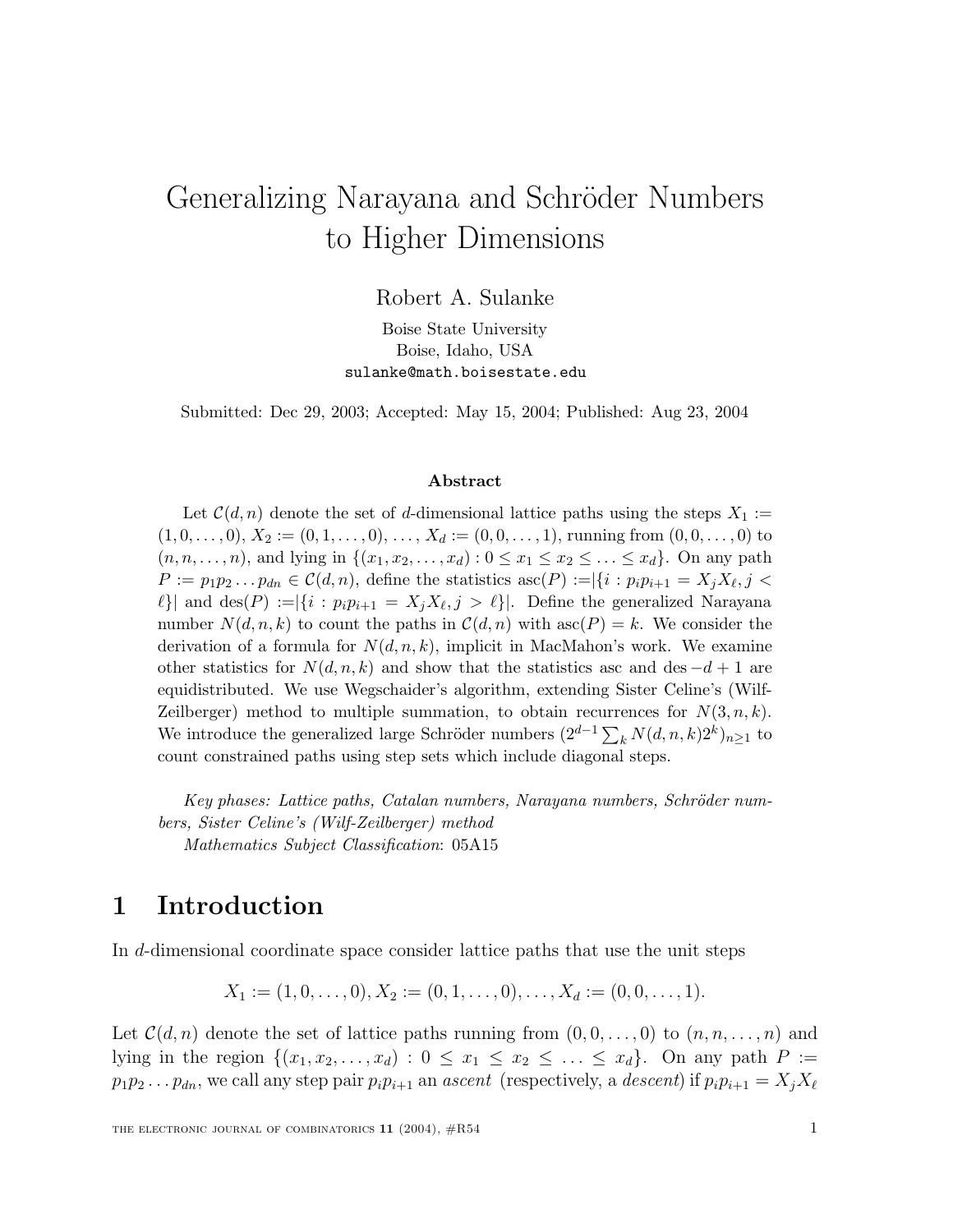| $P\in \mathcal{C}(3,2)$ | asc(P) | $\text{des}(P)$ | hdes(P) |
|-------------------------|--------|-----------------|---------|
| <i>ZZYYXX</i>           |        |                 |         |
| <i>ZZY XY X</i>         |        |                 |         |
| <i>ZY ZY XX</i>         |        | -3              |         |
| <i>ZY Z XY X</i>        |        | 3               |         |
| <i>ZY X ZY X</i>        |        |                 |         |

Table 1: For  $d = 3$  and  $n = 2$ . hdes(P) appears in §3.2.

for  $j < \ell$  (respectively, for  $j > \ell$ ). (See Remark 1.1.) To denote the statistics for the number of ascents and the number of descents, we put

$$
asc(P) := |\{i : p_i p_{i+1} = X_j X_\ell \text{ for } j < \ell\}|,
$$
  

$$
des(P) := |\{i : p_i p_{i+1} = X_j X_\ell \text{ for } j > \ell\}|.
$$

For convenience when  $d \leq 3$ , put  $X := X_1, Y := X_2$ , and  $Z := X_3$ . See Table 1. For  $d = 2$ , it is well known that, for  $0 \leq k \leq n - 1$ ,

$$
|\{P \in \mathcal{C}(2,n) : \mathrm{asc}(P) = k\}| = \frac{1}{n} \binom{n}{k} \binom{n}{k+1},\tag{1}
$$

where the right side is called a Narayana number. See Remark 1.2.

For any dimension  $d \geq 2$  and for  $0 \leq k \leq (d-1)(n-1)$ , we define the *d-Narayana* distribution or number, as

$$
N(d, n, k) := |\{ P \in C(d, n) : \mathrm{asc}(P) = k \}|.
$$
 (2)

Section 2 will consider establishing the formula for  $N(d, n, k)$  as given in the following proposition, which is implicit in more general q-analogue results in MacMahon's study of plane partitions [10][11, art. 443, 451, 495][12, ch. 11]:

**Proposition 1** For any dimension  $d \geq 2$  and for  $0 \leq k \leq (d-1)(n-1)$ ,

$$
N(d, n, k) = \sum_{j=0}^{k} (-1)^{k-j} {dn + 1 \choose k-j} \prod_{i=0}^{d-1} {n+i+j \choose n} {n+i \choose n}^{-1}.
$$
 (3)

For  $d \geq 2$  and  $n \geq 1$ , we define the *n*-th *d*-Narayana polynomial to be

$$
N_{d,n}(t) := \sum_{k=0}^{(d-1)(n-1)} N(d,n,k)t^k,
$$

with  $N_{d,0}(t) := 1$ . The sequence  $(N_{d,n}(1))_{n\geq 0}$  has been called the d-dimensional Catalan numbers. For  $n \geq 0$ , we have the known formula (See [11, art. 93-103][28]; sequence A005789 in [17].):

$$
N_{d,n}(1) = (dn)! \prod_{i=0}^{d-1} \frac{i!}{(n+i)!},
$$

THE ELECTRONIC JOURNAL OF COMBINATORICS  $11$  (2004),  $\#R54$  2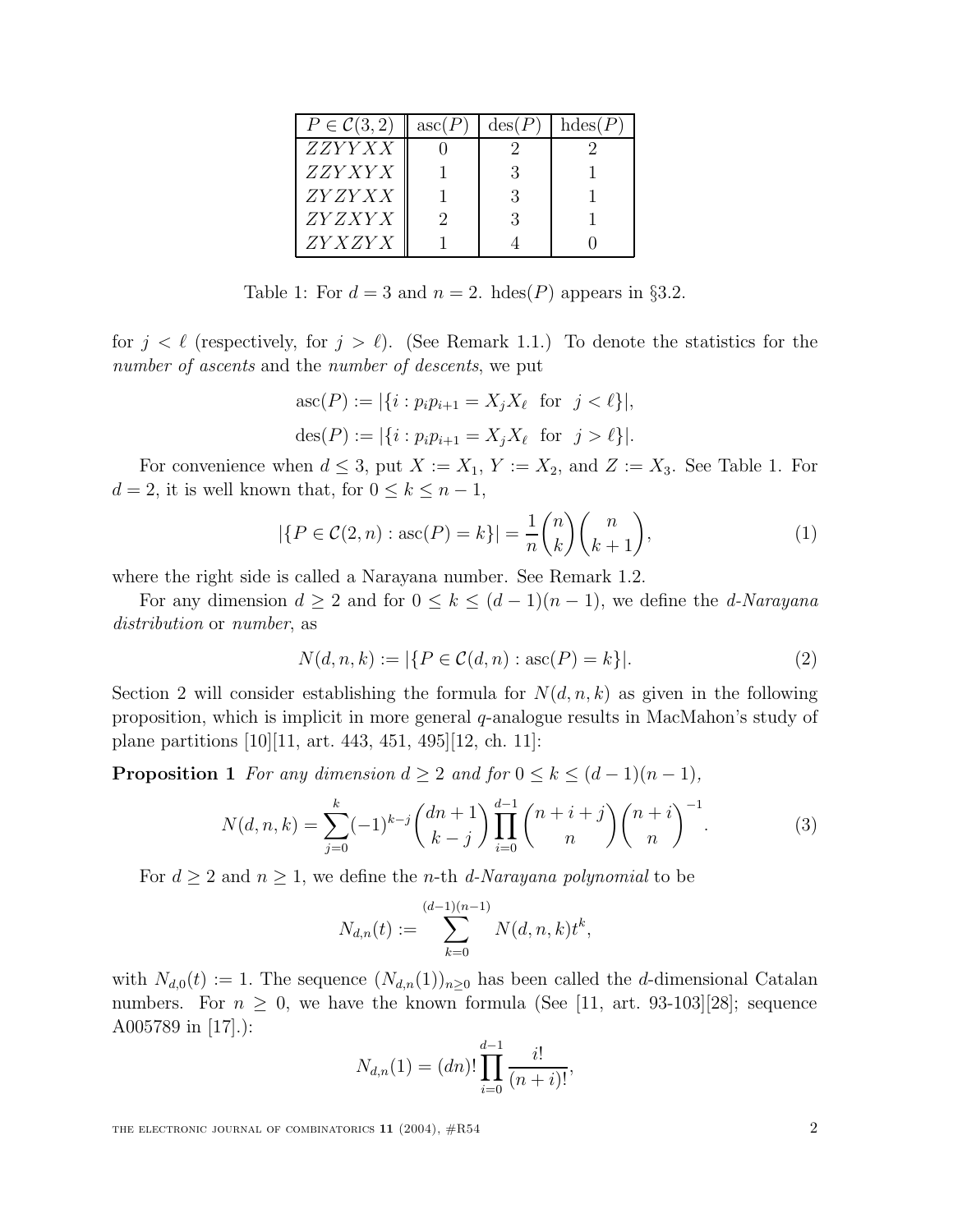which we will reconsider for  $d = 3$  in Proposition 8. For arbitrary t and for  $d = 3$ ,

$$
N_{3,0}(t) = 1
$$
  
\n
$$
N_{3,1}(t) = 1
$$
  
\n
$$
N_{3,2}(t) = 1 + 3t + t^2
$$
  
\n
$$
N_{3,3}(t) = 1 + 10t + 20t^2 + 10t^3 + t^4
$$
  
\n
$$
N_{3,4}(t) = 1 + 22t + 113t^2 + 190t^3 + 113t^4 + 22t^5 + t^6
$$
  
\n
$$
N_{3,5}(t) = 1 + 40t + 400t^2 + 1456t^3 + 2212t^4 + 1456t^5 + 400t^6 + 40t^7 + t^8
$$

In Section 3 we will examine the statistic des and other statistics which are also distributed by the d-Narayana distribution. When  $d = 2$ , since the locations of the descents and the ascents alternate on any path  $P \in \mathcal{C}(2,n)$ , certainly  $\text{des}(P) = \text{asc}(P)+1$ . However, when  $d = 3$ , a relationship between these two statistics is not apparent as Table 1 should show. We will prove bijectively that

**Proposition 2** For  $d \geq 2$  and  $n \geq 1$ , the statistics asc and des  $-d+1$  are equally distributed on  $\mathcal{C}(d,n)$ . Hence,

$$
\sum_{P \in \mathcal{C}(d,n)} t^{\mathrm{asc}(P)} = \sum_{P \in \mathcal{C}(d,n)} t^{\mathrm{des}(P) - d + 1} = N_{d,n}(t).
$$

In Section 4 we will use an algorithm of Wegschaider [26], which extends the Wilf-Zeilberger multivariate generalization of Sister Celine's method, to obtain some recurrences for  $N_{3,n}(t)$  and for  $N(d, n, k)$ .

In Section 5 we will introduce a  $d$ -dimensional analogue of the large Schröder numbers as the sequence  $(2^{d-1}N_{d,n}(2))_{n\geq 1}$ . It will follow from Proposition 2 that this sequence counts paths running from  $(0, 0, \ldots, 0)$  to  $(n, n, \ldots, n)$ , lying in  $\{(x_1, x_2, \ldots, x_n): 0 \leq$  $x_1 \leq x_2 \leq \ldots \leq x_n$ , and using positive steps of the form  $(\xi_1, \xi_2, \ldots, \xi_n)$  where  $\xi_i \in$  $\{0, 1\}$ . It will also follow that  $2^{d+n-2}N_{d,n}(2)$  counts the paths running from  $(0, 0, \ldots, 0)$ to  $(n, n, \ldots, n)$ , lying in  $\{(x_1, x_2, \ldots, x_n): 0 \le x_1 \le x_2 \le \ldots \le x_n\}$ , and using positive steps of the form  $(\xi_1, \xi_2, \ldots, \xi_n)$  where  $\xi_i$  is a nonnegative integer.

#### **Remarks:**

1.1. The paths of  $\mathcal{C}(d, n)$  are also called *ballot paths for d candidates*, or *lattice per*mutations as in MacMahon [11]. If the condition constraining that paths of  $\mathcal{C}(d, n)$  is replaced by  $0 \le x_d \le x_{d-1} \le \ldots \le x_2 \le x_1$ , then our results in terms of ascents become ones for descents, and vice versa.

1.2. The right side of (1) is named for Narayana who introduced the formula in 1955 [13]. However, this formula is immediately a special case of an earlier formula of MacMahon [11, art. 495, 5th formula]. Proposition 1 shows that the right side of (1) indeed agrees with (3) for  $d = 2$ . See [23, 24] for studies of  $N(2, n, k)$ .

In 1910 MacMahon  $[10, 11]$  introduced the *sub-lattice function of order k*, which is a q-analogue of  $N(d, n, k)$ . This might be the earliest appearance of the d-dimensional Narayana numbers.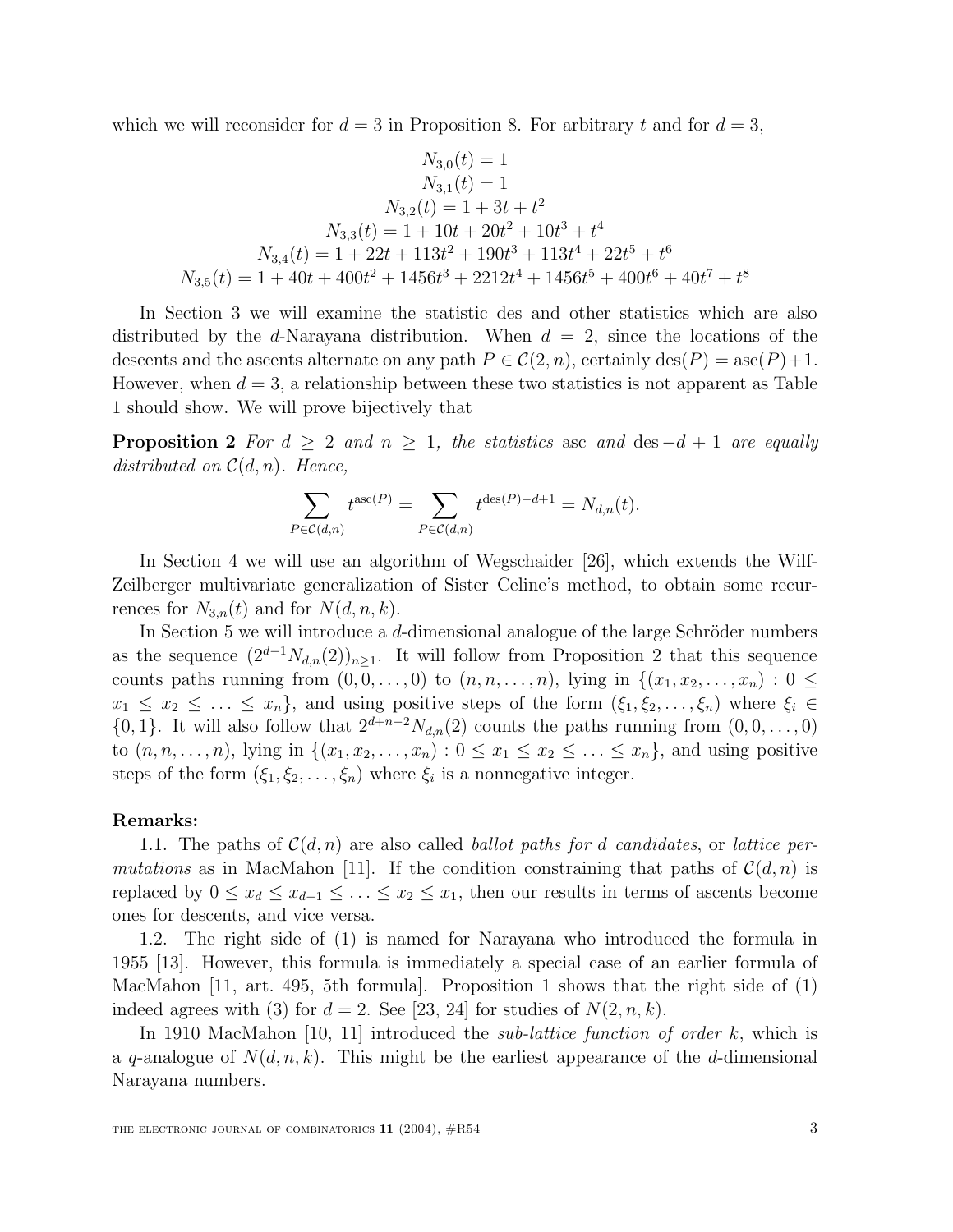1.3. One can express  $N(d, n, k)$  as the number of rectangular standard Young tableaux with d rows and n columns having k occurrences of an integer i appearing in a lower row than that of  $i + 1$ . It is the terminology of lattice paths, however, that allows results admitting diagonal steps and hence the generalization of the Schröder numbers to higher dimensions.

1.4. In [25] the author studies counting  $\mathcal{C}(3,n)$  with respect to the statistic des and obtains a formula for 3-Narayana numbers which is quite different from the formula of (3).

## **2 Counting paths with respect to ascents**

We now indicate how formula (3), producing the d-Narayana numbers, is a consequence of Stanley's theory of P-partitions [18, 20], even though, (3) is implicit in MacMahon's work. We do so to give perspective and to facilitate obtaining another statistic having the d-Narayana distribution in §3.2. We remark that, while Stanley's theory extends results of MacMahon for plane partitions, notational differences cause their specializations to (3) to be different. We will also consider the reciprocity of the Narayana polynomials.

Some notation is required with details appearing in [20]. For any positive integer  $n$ , let  $[n] := \{1, 2, \ldots, n\}$  and let **n** denote the chain  $1 < 2 < \cdots < n$ . For any finite partially ordered set (poset) **P**, with  $p := |\mathbf{P}|$ , a *linear extension of* **P** is an order preserving bijection  $\sigma : \mathbf{P} \to \mathbf{p}$ . We remark that a specified linear extension of **P** is a labeling of the set **P**, which corresponds to **P** being a natural partial order on  $[p]$ , as in [20]. For a specified linear extension  $\omega : \mathbf{P} \to \mathbf{p}$ ,

$$
\mathcal{L}(\mathbf{P}, \omega) := \{ \omega \circ \sigma^{-1} : \sigma \text{ is a linear extension of } \mathbf{P} \},
$$

a subset of permutations on [p], called the Jordan-Hölder set. In any permutation  $\tau :=$  $\tau_1 \ldots \tau_n$  of  $[n], \tau_i$  is called a *descent* of  $\tau$  if  $\tau_i > \tau_{i+1}$ ;  $\text{DES}(\tau)$  will denote the number of descents on  $\tau$ .

Let  $M(d, n, k)$  denote the number of plane partitions having at most d rows, at most n columns, and part size at most m. It is easily seen that  $M(d, n, m)$  is equal to the order polynomial  $\Omega(\mathbf{d} \times \mathbf{n}, m + 1)$ , which is defined as the number of order-preserving maps from the direct product poset  $\mathbf{d} \times \mathbf{n}$  to  $[m+1]$ .

From a fundamental property of order polynomials, specifically from [20, Theorem 5.4.14],

$$
\sum_{m\geq 0} \Omega(\mathbf{P}, m)\lambda^m = (1 - \lambda)^{-p-1} \sum_{\pi \in \mathcal{L}(\mathbf{P}, \omega)} \lambda^{1 + \text{DES}(\pi)},
$$

we obtain a convolution for our purposes:

**Proposition 3** For positive integers d, n, and m, and for specified linear extension  $\omega$ ,

$$
M(d, n, m) = \sum_{k \ge 0} {dn + m - k \choose dn} \left\{ \tau \in \mathcal{L}(\mathbf{d} \times \mathbf{n}, \omega) : \text{DES}(\tau) = k \right\} \tag{4}
$$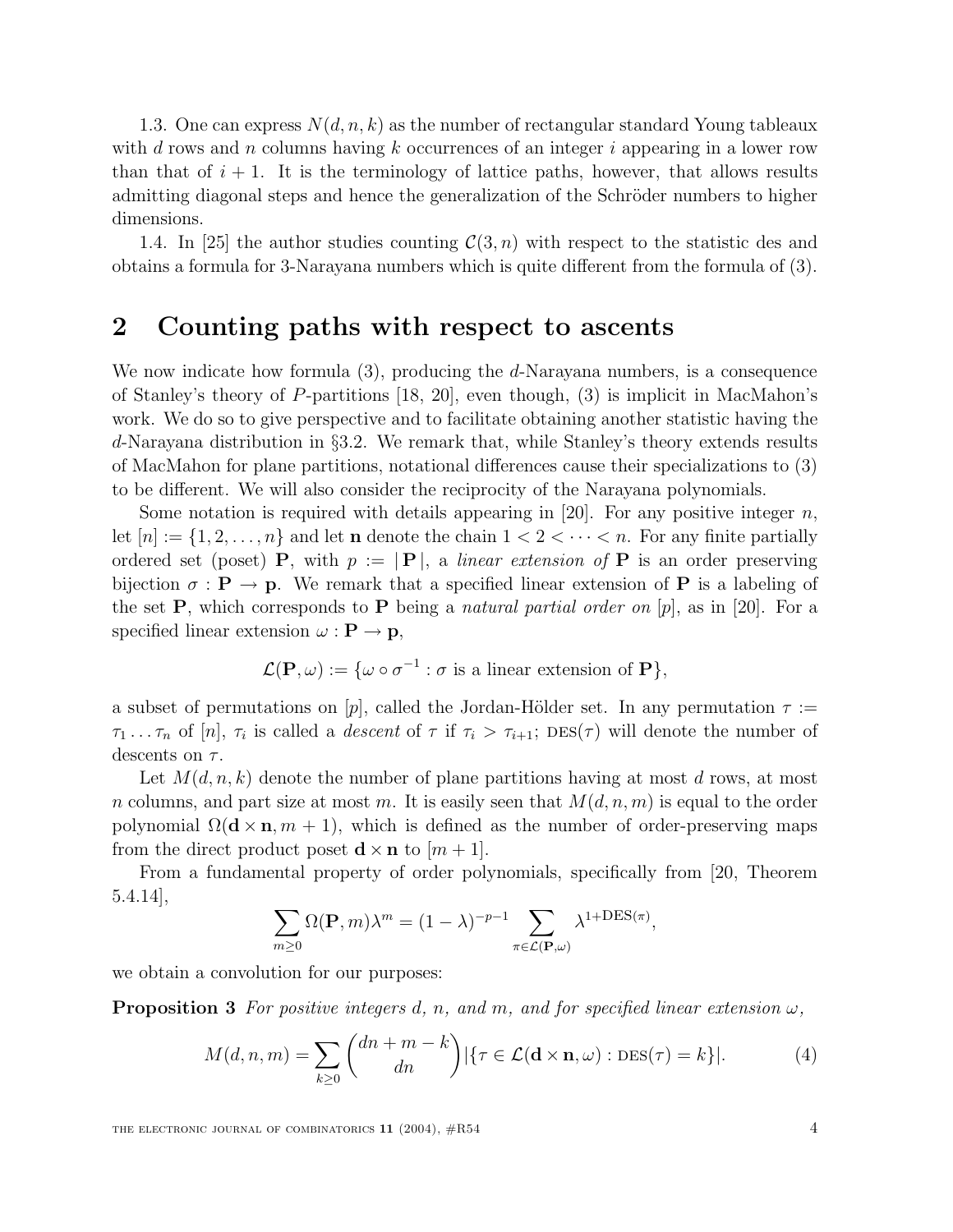

Figure 1: The poset  $\mathbf{d} \times \mathbf{n} = 3 \times 2$  and its labeled version.

| permutation $\tau \in \mathcal{L}$ | $DES(\tau)$ | path $P \in C(3, 2)$ | asc(F) |
|------------------------------------|-------------|----------------------|--------|
| 123456                             |             | <i>ZZYYXX</i>        |        |
| 123546                             |             | <i>ZZY XY X</i>      |        |
| 132456                             |             | ZYZYXX               |        |
| 135246                             |             | <i>ZY X ZY X</i>     |        |
| 132546                             |             | <i>ZY Z XY X</i>     |        |

| Table |  |
|-------|--|
|-------|--|

To apply (4) in terms of  $N(d, n, k)$  we will assign two labels to each point of  $\mathbf{d} \times \mathbf{n}$ . For the first labeling we specify the linear extension

$$
\omega: \mathbf{d} \times \mathbf{n} \to [dn]: \omega(i,j) = j + n(i-1).
$$

For the second labeling we label  $\mathbf{d} \times \mathbf{n}$  so that each  $(i, j)$  receives the step  $X_{d-i+1}$ . These two labelings yield a simple bijection mapping each permutation  $\tau$  of  $\mathcal{L}(\mathbf{d} \times \mathbf{n}, \omega)$  with  $DES(\tau) = k$  to a path P of  $N(d, n, k)$  with  $asc(P) = k$ . This bijection is evident from the example of Figure 1 and the corresponding Table 2.

Concerning the left side of (4), MacMahon [11, Art. 495] (See Remark 2.1.) was the first to find a formula for  $M(d, n, m)$ , which we write as

$$
M(d, n, m) = \prod_{i=0}^{d-1} {m+n+i \choose n} {n+i \choose n}^{-1}.
$$
 (5)

Hence, Proposition 3 yields

**Proposition 4** For  $d \geq 2$ ,  $m \geq 1$ , and  $n \geq 1$ ,

$$
\prod_{i=0}^{d-1} \binom{m+n+i}{n} \binom{n+i}{n}^{-1} = \sum_{k \ge 0} \binom{dn+m-k}{dn} N(d,n,k).
$$
 (6)

THE ELECTRONIC JOURNAL OF COMBINATORICS  $11$  (2004),  $\#R54$  5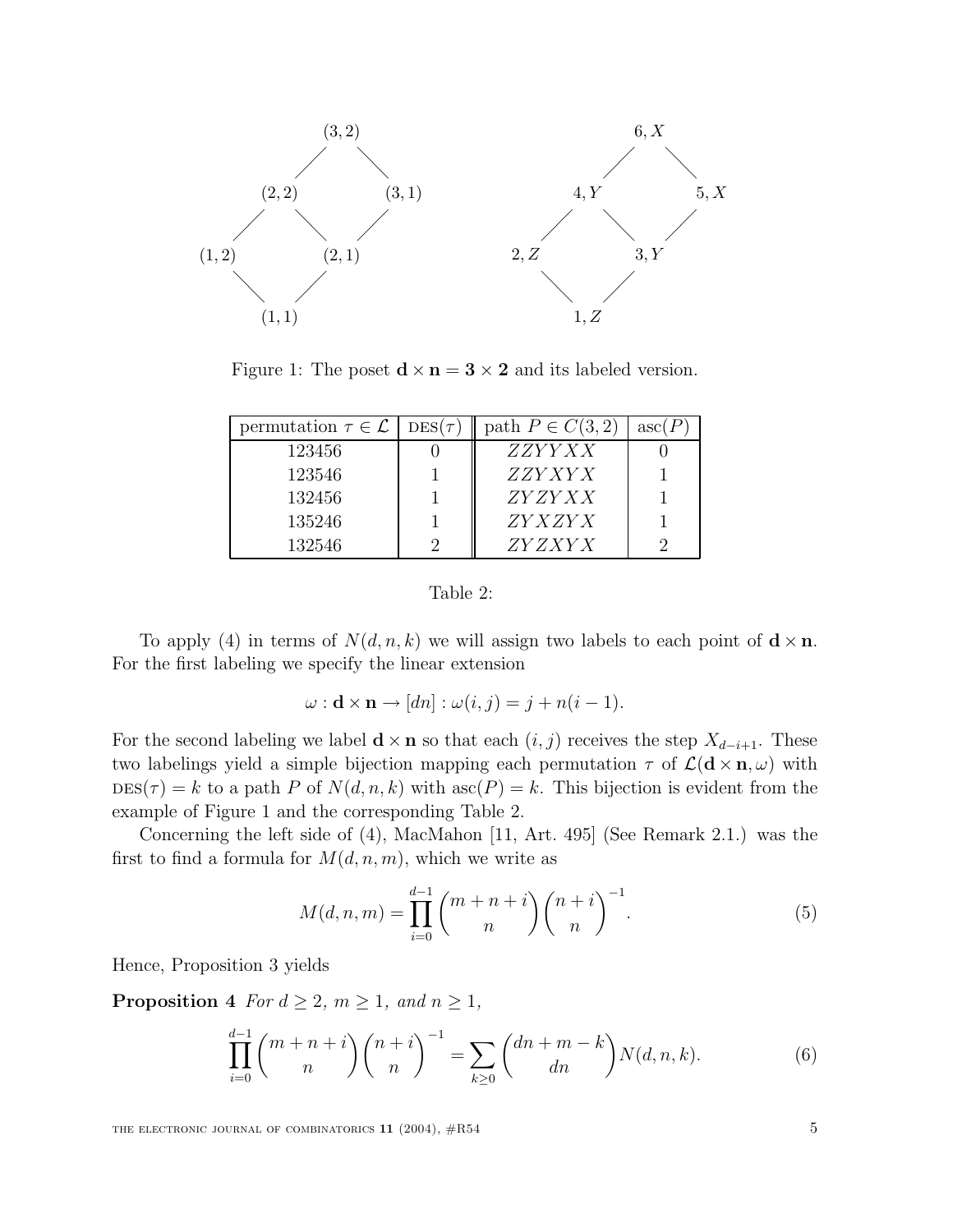This in turn yields Proposition 1 by a simple inversion. Next, as a consequence of (6), we have

**Corollary 1** For  $d \geq 2$  and  $n \geq 1$ ,  $N_{d,n}(t)$  is a reciprocal polynomial of degree  $(d-1)(n-1)$ 1). That is, for each n, the sequence of coefficients of  $N_{d,n}(t)$  is symmetric.

Proof. This proof is similar to that of [10, art. 29]; the argument in [11, art. 449] seems incomplete. A proof can also be based on a result in [18, sect. 18] or [20, Cor. 4.5.17].

We observe that the degree of  $N_{d,n}(t)$  cannot exceed  $(dn-1)-(d-2)-n = (d-1)(n-1)$ since there are  $dn - 1$  step pairs on any path, since each of the final occurrences of the steps  $X_2, \ldots, X_{d-1}$  on a path of  $\mathcal{C}(d, n)$  cannot immediately precede an ascent, and since every  $X_d$  step cannot immediately precede an ascent.

Recall that for real r, the binomial coefficient is defined so  $\binom{r}{k} := \prod_{j=0}^{k-1} (r-j)/k!$  if k is a positive integer and so  $\binom{r}{0}$  := 1. Since the equation (6) is a polynomial equation in m which is valid for all positive integer values of  $m$ , it is valid for all real  $m$ . Indeed, replacing m by  $-d - m - n$  in (6) yields

$$
\sum_{k\geq 0} {dn - d - m - n - k \choose dn} N(d, n, k) = \prod_{j=0}^{d-1} { -d - m + j \choose n} {n + j \choose n}^{-1}.
$$

Upon applying the well-known identity,  $\binom{r}{k} = (-1)^k \binom{k-r-1}{k}$ , to each factor of the numerator of the right side and then commuting the factors, we find

$$
\prod_{j=0}^{d-1} {\binom{-d-m+j}{n}} {\binom{n+j}{n}}^{-1} = (-1)^{dn} \prod_{j=0}^{d-1} {\binom{m+n+j}{n}} {\binom{n+j}{n}}^{-1}.
$$

Hence,

$$
\sum_{k\geq 0} \binom{(d-1)(n-1)-m-1-k}{dn} N(d,n,k) = (-1)^{dn} \sum_{k\geq 0} \binom{dn+m-k}{dn} N(d,n,k). \tag{7}
$$

Recalling that the degree of  $N_{d,n}(t)$  cannot exceed  $(d-1)(n-1)$  and setting  $m=0$ , we find that the only nonzero terms in (7) correspond to  $k = (d-1)(n-1)$  on the left side and to  $k = 0$  on the right side. Hence,  $N(d, n, (d-1)(n-1)) = N(d, n, 0)$ . Next, repeatedly setting  $m = 1, 2, \ldots$  and solving yield  $N(d, n, (d-1)(n-1) - k) = N(d, n, k)$ for  $0 < k < (d-1)(n-1)$ . □

### **Remarks:**

2.1. An inductive proof of  $(5)$  due to Carlitz appears in [12, §11.2]. Proofs of  $(5)$  using the Gessel-Viennot method appear in [3, Ch. 3],[7]; those concerning Schur functions appear in  $[3, Ch. 4], [21, §7.21].$  A neat alternative to formula  $(5)$  appears at the end of [21, §7.21].

2.2. Let  $\mathcal{N} \mathcal{I}(d, n, m)$  denote the set of d-tuples of nonintersecting planar lattice paths,  $(P_1, \ldots, P_j, \ldots, P_d)$ , where path  $P_j$  uses the steps  $(1, 0)$  and  $(0, 1)$  and runs from  $(-d +$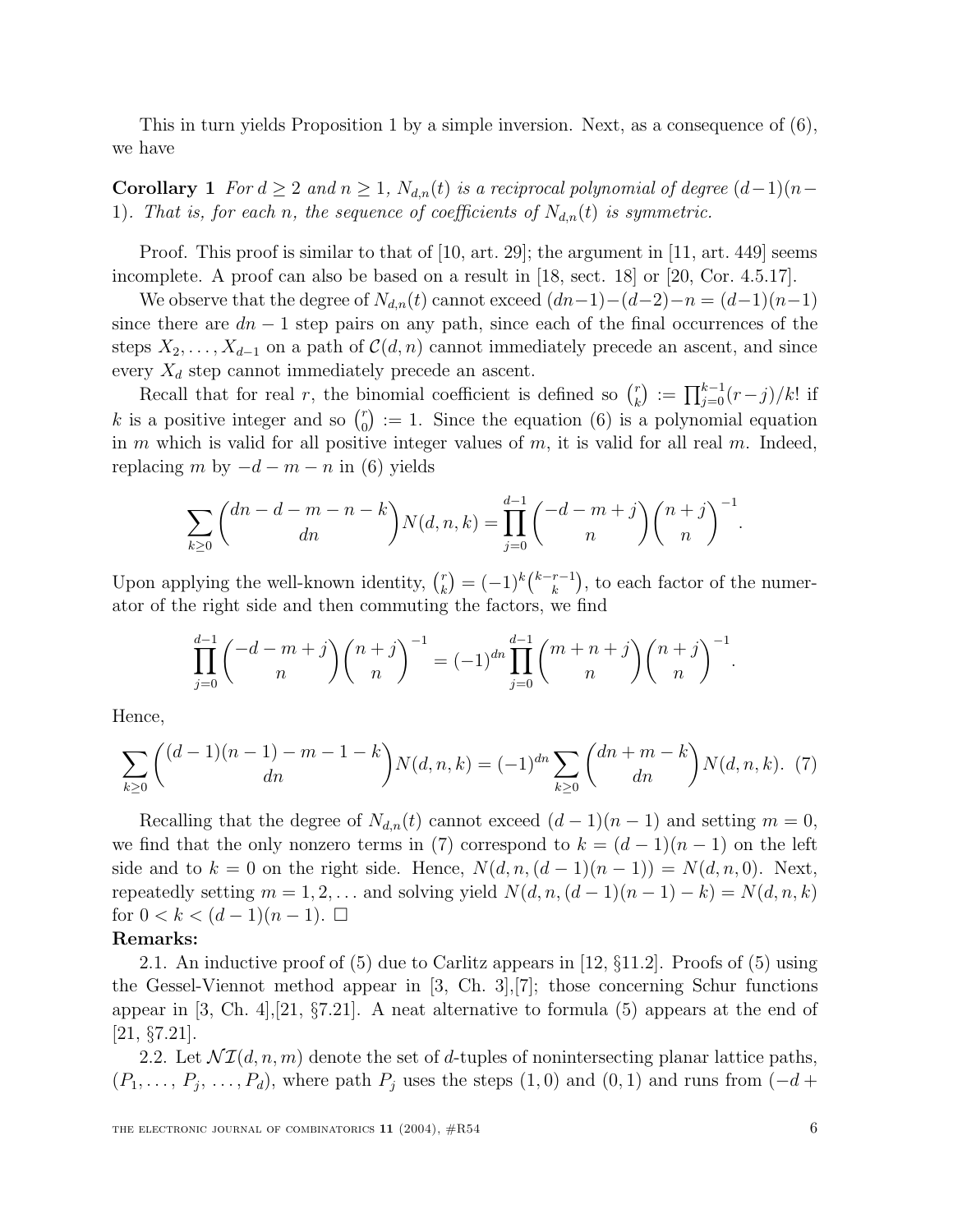$j, d - j$  to  $(m - d + j, n + d - j)$ , for  $1 \leq j \leq d$ . There is an easily observed bijection between  $\mathcal{NI}(d, n, m)$  and the set of bounded plane partitions counted by  $M(d, n, m)$  (see e.g., [3, Ch. 3],[7]). Thus the Proposition 6 is equivalent to the following which relates the number of d-tuples of nonintersecting paths to the number of restricted d-dimensional paths with respect to ascents:

$$
|\mathcal{NI}(m,n,d)| = \sum_{k\geq 0} \binom{dn+m-k}{dn} N(d,n,k).
$$
 (8)

Kreweras [8] has given a more general result which is in terms of skew tableaux.

2.3. For  $d = 2$ , (5) easily simplifies to  $\frac{1}{m+n+1} {m+n+1 \choose m} {m+n+1 \choose m+1}$ . Thus, Proposition 4 yields the following identity for the common Narayana numbers:

$$
N(2, n + m + 1, m) = \sum_{j=0}^{m} {2n + j \choose j} N(2, n, n - j).
$$

2.4. Our interest in knowing a formula such as (3) was motivated by a study of Kreweras and Niederhausen [9], which concerned 3-dimensional paths constrained by  $\max\{x, y\} \leq z$ . Recently Brändén [2] used an approach similar to that of this section in studying statistics distributed by a q-analogue of the Narayana distribution for  $d = 2$ .

## **3 Other statistics having the** d**-Narayana distribution**

### **3.1 A bijective proof that** asc **and** des −d+ 1 **are equidistributed.**

For  $n \geq 1$  and  $d \geq 2$ , we will consider statistics on  $\mathcal{C}(d, n)$ , each of which is expressed (or encoded) in terms of a d by d 0-1 matrix M. Here  $(M)_{i\ell}$  denotes the entry in row j and column  $\ell$  of M, while  $M_{ij}$  denotes a specific matrix identified by the subscripts. Let  $\Theta_M$ denote a statistic on  $\mathcal{C}(d, n)$  defined so that, for each path  $P := p_1 p_2 \dots p_{dn}$ .

$$
\Theta_M(P) := \sum_{j=1}^d \sum_{\ell=1}^d (M)_{j\ell} |\{i : p_i p_{i+1} = X_j X_\ell, 1 \le i < d n\}|.
$$

Define the matrices  $M_A$  and  $M_D$  so

 $(M_A)_{i\ell} := 1$  if  $j < \ell$ , and  $= 0$  if otherwise,  $(M_D)_{j\ell} := 1$  if  $j > \ell$ , and  $= 0$  if otherwise.

Hence,  $\mathrm{asc}(P)=\Theta_{M_A}(P)$  and  $\mathrm{des}(P)=\Theta_{M_D}(P)$ .

Throughout this section we will use a detailed treatment of the case for  $d = 4$  to afford clarity to the general case. For example, for  $d = 4$ , the statistic asc corresponds to the matrix

$$
M_A := VM_{33} = \begin{bmatrix} 0 & 1 & 1 & 1 \\ 0 & 0 & 1 & 1 \\ 0 & 0 & 0 & 1 \\ 0 & 0 & 0 & 0 \end{bmatrix},
$$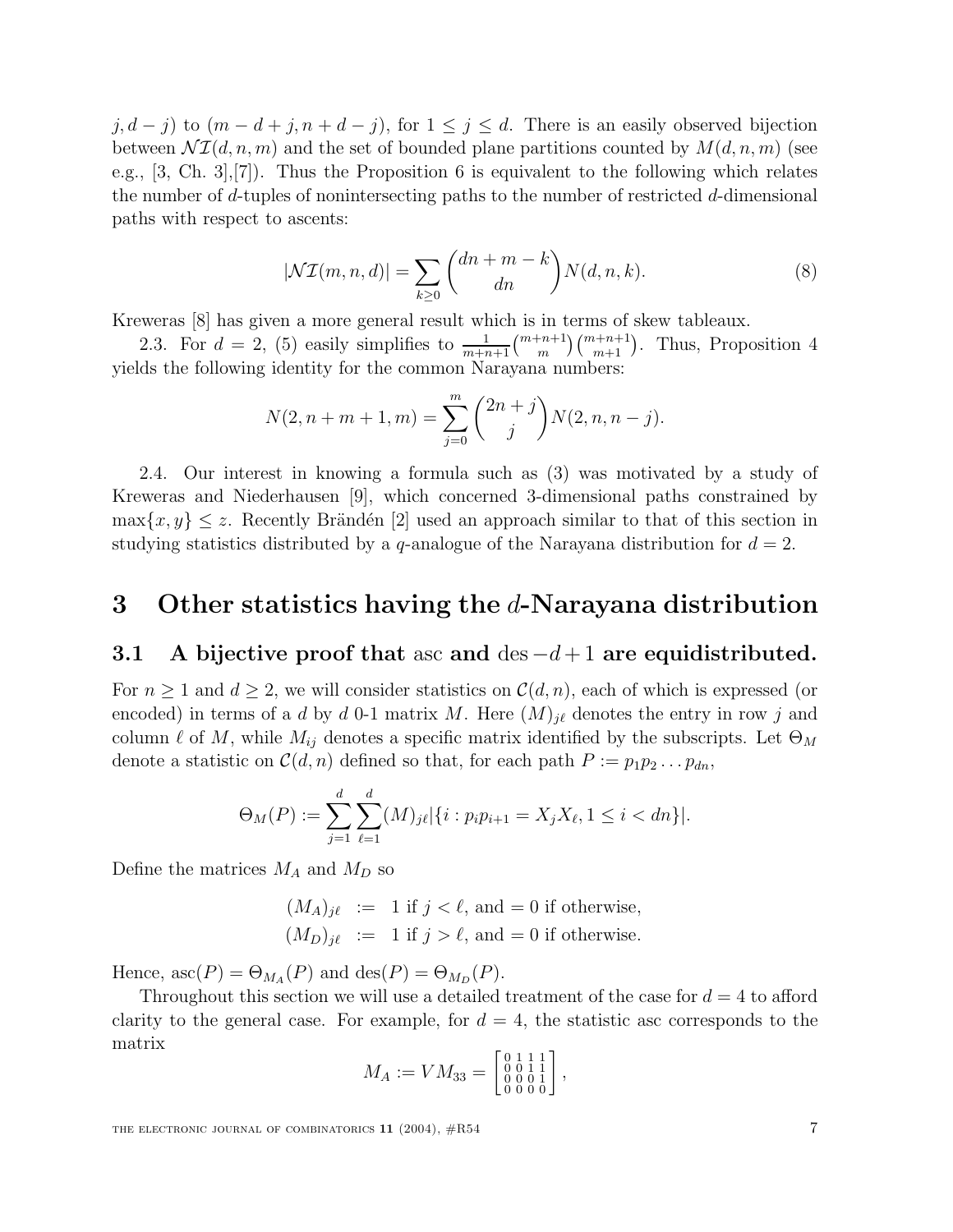|          | $M_{31}$ $VM_{31}$ $M_{32}$ $VM_{32}$ |                    | $M_{33}$ $VM_{33}$                                                                                                                                                                                                                                                                                                                                                                           | $M_{34}$ |
|----------|---------------------------------------|--------------------|----------------------------------------------------------------------------------------------------------------------------------------------------------------------------------------------------------------------------------------------------------------------------------------------------------------------------------------------------------------------------------------------|----------|
| $M_{21}$ | $VM_{21}$                             | $M_{22}$ $VM_{22}$ | $M_{23}$                                                                                                                                                                                                                                                                                                                                                                                     |          |
| $M_D$    | $M_{11}$ $VM_{11}$                    | $M_{12}$           |                                                                                                                                                                                                                                                                                                                                                                                              |          |
|          |                                       |                    | $\begin{bmatrix} 1 & 0 & 0 & 1 \\ 1 & 1 & 0 & 1 \\ 0 & 0 & 0 & 0 \\ 0 & 0 & 0 & 0 \\ 0 & 0 & 0 & 0 \\ 0 & 0 & 0 & 0 \\ 0 & 0 & 0 & 0 \\ 0 & 0 & 0 & 0 \\ 0 & 0 & 0 & 0 \\ 0 & 0 & 0 & 0 \\ 0 & 0 & 1 & 0 \\ 0 & 0 & 1 & 0 \\ 0 & 0 & 1 & 0 \\ 0 & 0 & 0 & 1 \\ 0 & 0 & 0 & 1 \\ 0 & 0 & 0 & 1 \\ 0 & 0 & 0 & 1 \\ 0 & 0 & 0 & $                                                              |          |
|          |                                       |                    | $\begin{bmatrix} 1 & 0 & 1 & 1 \\ 0 & 0 & 0 & 0 \\ 0 & 0 & 1 & 1 \\ 0 & 0 & 1 & 1 \end{bmatrix}$ $\longrightarrow$ $\begin{bmatrix} 0 & 0 & 0 & 0 \\ 1 & 0 & 1 & 1 \\ 1 & 0 & 1 & 0 \\ 1 & 0 & 0 & 0 \end{bmatrix}$ $\longrightarrow$ $\begin{bmatrix} 0 & 0 & 0 & 0 \\ 0 & 1 & 0 & 0 \\ 0 & 1 & 1 & 1 \\ 0 & 1 & 0 & 1 \end{bmatrix}$ $\longrightarrow$ $\begin{bmatrix} 0 & 1 & 1 & 1 \\ $ |          |
|          |                                       |                    |                                                                                                                                                                                                                                                                                                                                                                                              |          |

Figure 2: The top 3 lines give the schema for the proof of Proposition 2. The bottom 3 lines relate the notation. The definition of  $T_i$  appears after Lemma 4.

since

$$
asc(P) = |\{i : p_i p_{i+1} = X_j X_\ell, \text{ for } j < \ell\}|.
$$

(We explain the " $V$ " and the "33" momentarily.) Similarly, the statistic des corresponds to the matrix

$$
M_D := HM_{11} = \begin{bmatrix} 0 & 0 & 0 & 0 \\ 1 & 0 & 0 & 0 \\ 1 & 1 & 0 & 0 \\ 1 & 1 & 1 & 0 \end{bmatrix}.
$$

For each matrix M under consideration, we define the horizontal complement, HM, and the *vertical complement*,  $VM$ , to be matrices defined so

$$
(HM)_{j\ell} := \begin{cases} 0 & \text{if } j \text{ is a zero row of } M \\ 1 - (M)_{j\ell} & \text{if otherwise,} \end{cases}
$$

$$
(VM)_{j\ell} := \begin{cases} 0 & \text{if } \ell \text{ is a zero column of } M \\ 1 - (M)_{j\ell} & \text{if otherwise.} \end{cases}
$$

(E.g., see the top of Figure 2; see also  $M_{73}$ ,  $VM_{73}$ , and  $M_{74}$  in Figure 3.)

**Lemma 1** For any d by d matrix M having exactly one row and one column of 0's,

$$
\Theta_M(P) + \Theta_{HM}(P) = \begin{cases}\n(d-1)n & \text{if the first row of } M \text{ is a zero row} \\
(d-1)n - 1 & \text{if otherwise,} \\
(d-1)n & \text{if the last column of } M \text{ is a zero column}\n\end{cases}
$$
\n
$$
\Theta_M(P) + \Theta_{VM}(P) = \begin{cases}\n(d-1)n & \text{if the last column of } M \text{ is a zero column} \\
(d-1)n - 1 & \text{if otherwise.}\n\end{cases}
$$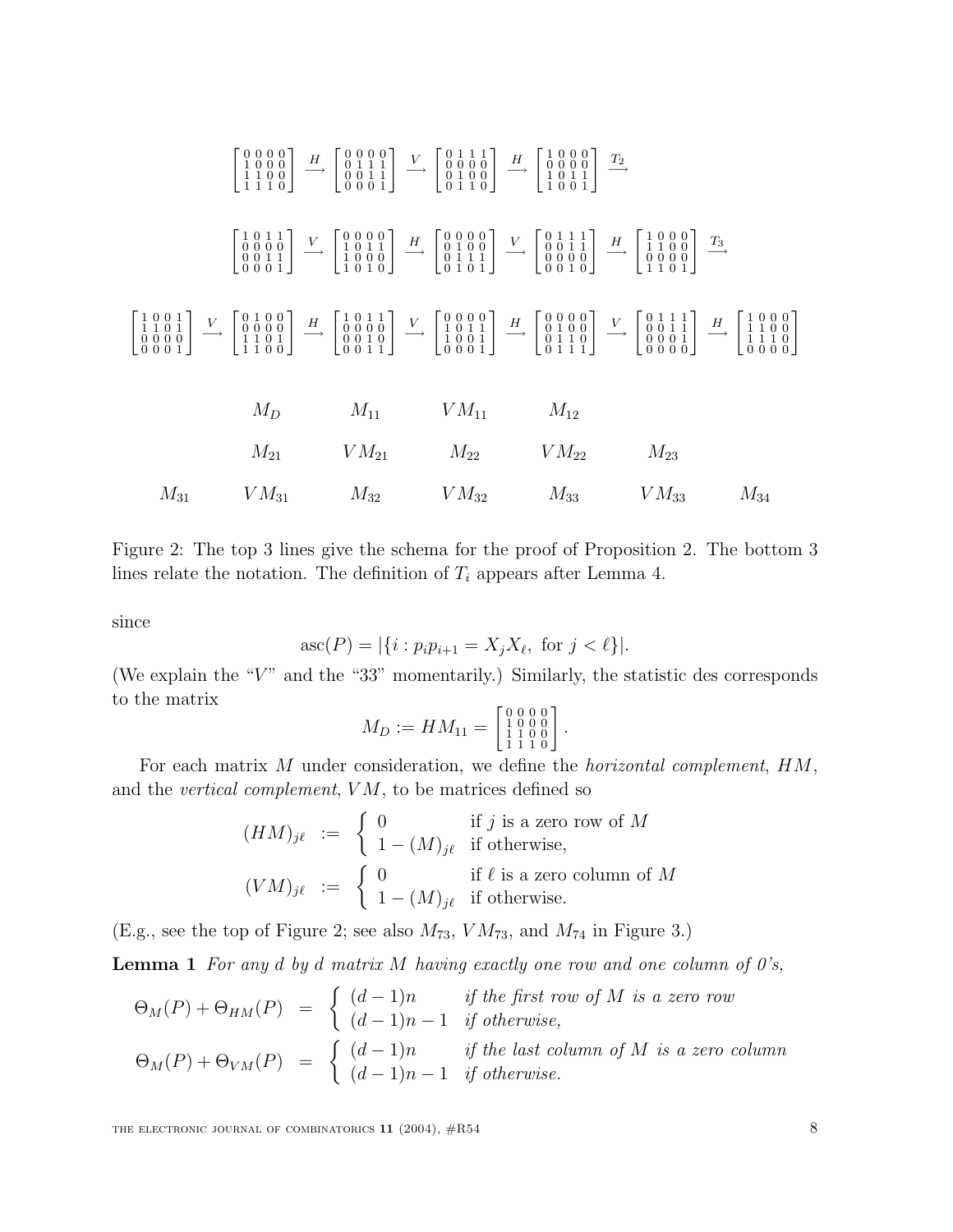$$
M_{11} \quad VM_{11} \quad M_{12}
$$
\n
$$
M_{21} \quad VM_{21} \quad M_{22} \quad VM_{22} \quad M_{23}
$$
\n
$$
M_{31} \quad VM_{31} \quad M_{32} \quad VM_{32} \quad M_{33} \quad VM_{33} \quad M_{34}
$$
\n...\n
$$
M_{i1} \quad VM_{i1} \quad M_{i2} \quad VM_{i2} \quad \dots \quad VM_{i,i-1} \quad M_{ii} \quad VM_{ii} \quad M_{i,i+1}
$$
\n...\n
$$
M_{d-1,1} \quad VM_{d-1,2} \quad VM_{d-1,2} \quad \dots \quad VM_{d-1,d-2} \quad M_{d-1,d-1} \quad VM_{d-1,d-1} \quad M_{d-1,d}.
$$

Table 3: The trapezoidal array of matrices.

$$
(1,1) (2,1) (2,2)
$$
  
\n
$$
(2,2) (1,2) (1,1) (3,1) (3,3)
$$
  
\n
$$
(3,3) (2,3) (2,2) (1,2) (1,1) (4,1) (4,4)
$$

Table 4: The zero intersections for  $d = 4$ .

Proof. We note that each path begins with  $X_d$ , ends with  $X_1$ , and has a total of  $dn-1$ consecutive step pairs. If row 1 of M is a zero row, then the  $n-1$  non-final  $X_1$  steps, all of which immediately precede some other step on P, do not contribute to  $\Theta_M(P) + \Theta_{HM}(P)$ . Hence,  $\Theta_M(P) + \Theta_{HM}(P) = (dn - 1) - (n - 1)$ . If row 2 of M is a zero row, then only the  $n X<sub>2</sub>$  steps, which must immediately precede some other step on  $P$ , do not contribute to  $\Theta_M(P)+\Theta_{HM}(P)=(dn-1)-n$ . Similarly, the other instances of the lemma are valid.  $\Box$ 

We now define the trapezoidal array of matrices appearing in Table 3 (and illustrated for  $d = 4$  in Figure 2). For  $1 \leq i \leq d-1$ , we define  $M_{i1}$  so that

$$
(M_{i1})_{j\ell} := \begin{cases} 1 & \text{if } \ell \le j < i \text{ or } j < i < \ell \text{ or } i < j \le \ell, \\ 0 & \text{if otherwise.} \end{cases}
$$

Moreover, for  $1 \leq j \leq i \leq d-1$ , define  $M_{i,j+1} := HVM_{i,j}$ . (E.g., see Figures 2 and 3.)

Given each matrix in the trapezoidal array, it is useful to determine the indices of the intersection of its zero row and zero column, called its zero intersection. One can check that the array of Table 4 gives the zero intersections corresponding to the the trapezoidal array of matrices for  $d = 4$ . More generally we state a lemma.

**Lemma 2** Let  $d \geq 3$ . For  $1 \leq j \leq i \leq d-1$ , the zero intersection of  $M_{i,j}$  has indices  $(i+1-j, i+1-j)$  and the zero intersection of  $VM_{i,j}$  has indices  $(i-j, i+1-j)$ . The zero intersection of  $M_{i,i}$  has indices  $(1, 1)$ , the zero intersection of  $VM_{i,i}$  has indices  $(i + 1, 1)$ , and the zero intersection of  $M_{i,i+1}$  has indices  $(i+1, i+1)$ .

Proof. Without introducing awkward notation, one can check the validity of this lemma by working through the examples of Figures 2 and 3 which are sufficiently general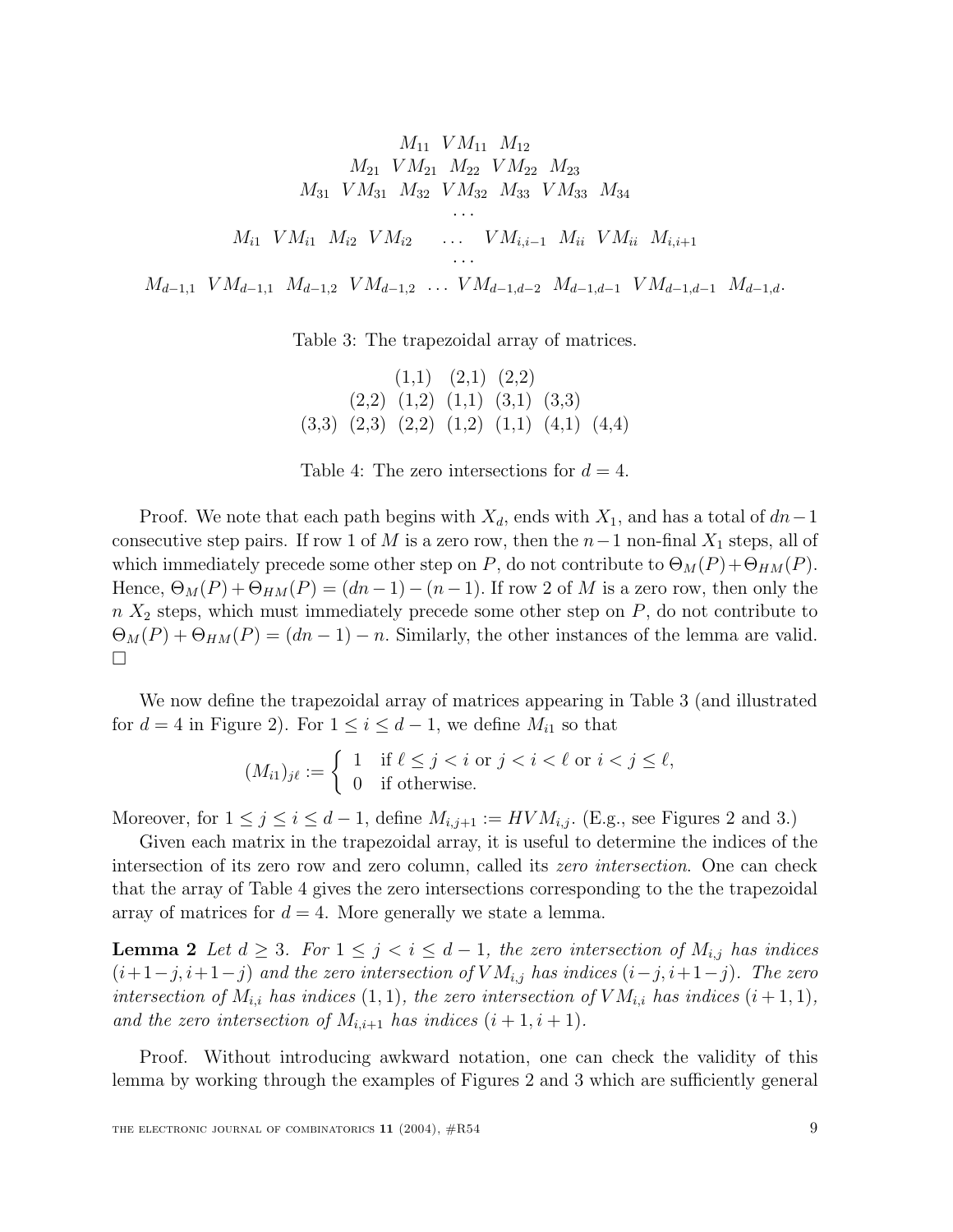

Figure 3: This illustrates the action of  $T_7$ ,  $H$ , and  $V$ .

to explain the actions of V and H on  $M_{ij}$ . (Momentarily, ignore the actions of  $T_2$ ,  $T_3$ and  $T_7$ .) Starting with the second matrix,  $M_{71}$ , at each stage one should pay particular attention to how the submatrix lying below the zero row and to the right of the zero column is transformed.  $\square$ .

**Lemma 3** For  $1 \leq j \leq i \leq d-1$ ,

$$
\Theta_{M_{ij}}(P) + \Theta_{VM_{ij}}(P) = (d-1)n - 1
$$
  
\n
$$
\Theta_{VM_{ij}}(P) + \Theta_{M_{i,j+1}}(P) = \begin{cases} (d-1)n & \text{if } j = i-1 \\ (d-1)n - 1 & \text{if otherwise} \end{cases}
$$

Consequently, for  $2 \leq i \leq d-1$ ,

$$
\Theta_{M_{i1}}(P) + \Theta_{M_{i,i+1}}(P) = \begin{cases} 0 & \text{if } i = 1 \\ 1 & \text{if } 2 \le i \le d-1 \end{cases}
$$

Proof. Use Lemmas 1 and 2. The second part relies on telescopic cancellation.  $\Box$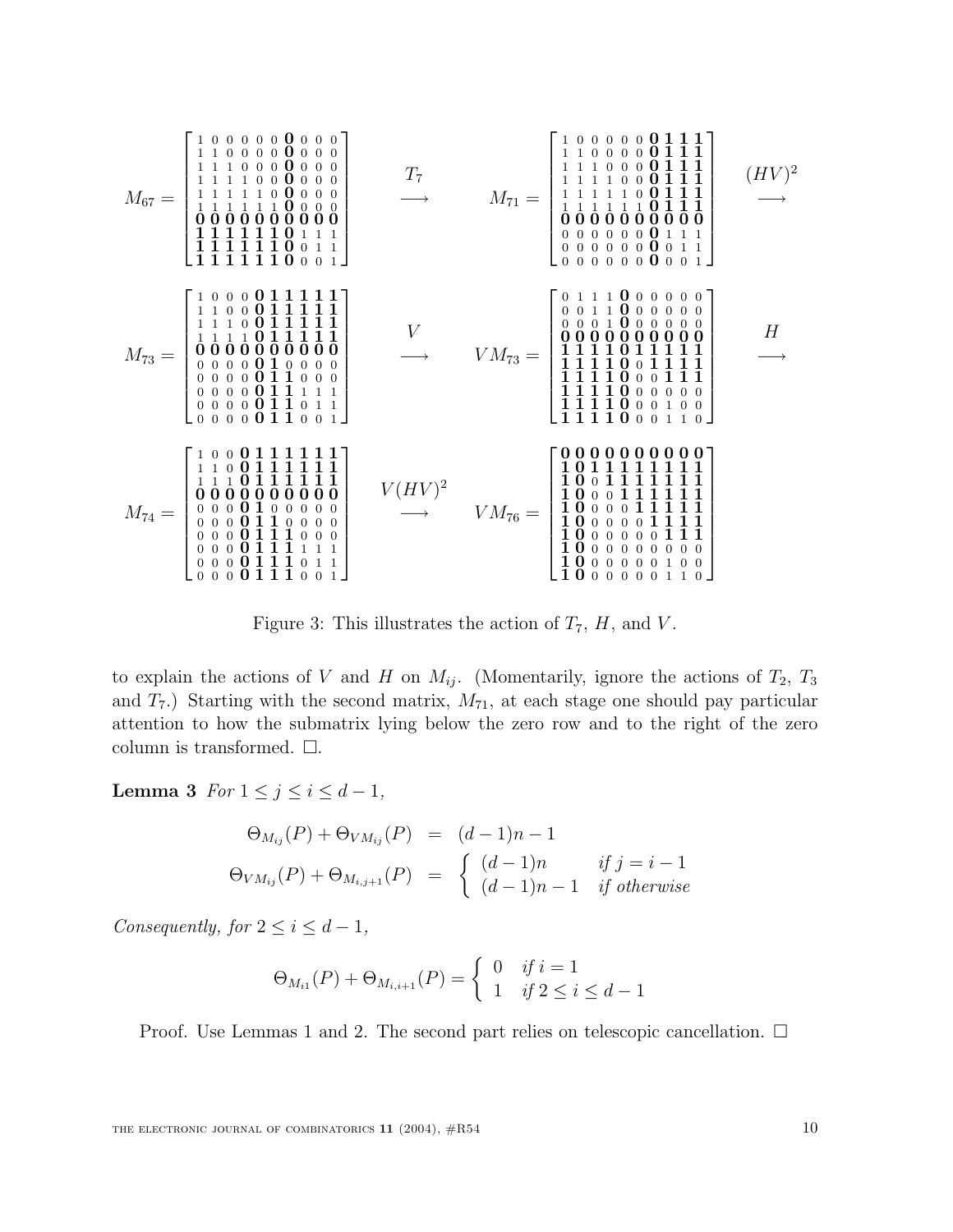**Lemma 4** For any  $d \geq 2$ , since  $HM_D = M_{11}$  and  $M_A = HM_{d-1,d}$ ,

$$
des(P) + \Theta_{M_{11}}(P) = (d-1)n
$$
  
asc(P) +  $\Theta_{M_{d-1,d}}(P) = (d-1)n - 1$ 

For any d by d matrix M and for  $2 \leq i \leq d-1$ , we define a "restricted transpose", denoted by  $T_iM$ , so that

$$
(T_i M)_{j\ell} := \begin{cases} (M)_{\ell j} & \text{if } \ell < i < j \text{ or } j < i < \ell \\ (M)_{j\ell} & \text{if otherwise.} \end{cases}
$$

Observe that  $T_iM_{i-1,i} = M_{i1}$ . (E.g., see the top row of Figure 3.)

Moreover, for  $2 \leq i \leq d-1$ , we define a bijection

$$
\beta_i : \mathcal{C}(d, n) \to \mathcal{C}(d, n)
$$

as follows: For any  $P \in \mathcal{C}(d, n)$ , break P into maximal blocks which either contain only  $X_i$  steps or contain no  $X_i$  step. In each block of the second type, we exchange the initial maximal subblock (perhaps empty) of steps belonging to  $\{X_1 \ldots X_{i-1}\}$  with the final maximal subblock (perhaps empty) of steps belonging to  $\{X_1 \ldots X_{i-1}\}$ . The resulting path is denoted as  $\beta_i(P)$ .

**Example.** For  $d = 4$ , one can check that, if

$$
P = X_4 X_3 X_2 X_4 X_3 X_1 X_4 X_4 X_2 X_1 X_3 X_2 X_1 X_3 X_2 X_1
$$

then

$$
\beta_3(P)=X_4X_3X_4X_2X_3X_2X_1X_4X_4X_1X_3X_2X_1X_3X_2X_1.
$$

One can also check that  $\Theta_{M_{23}}(P)=\Theta_{T_2M_{23}}(\beta_3(P))=4$  where

$$
M_{23} := \begin{bmatrix} 1 & 0 & 0 & 0 \\ 1 & 1 & 0 & 0 \\ 0 & 0 & 0 & 0 \\ 1 & 1 & 0 & 1 \end{bmatrix} \quad \text{and} \quad T_3 M_{23} = M_{31} := \begin{bmatrix} 1 & 0 & 0 & 1 \\ 1 & 1 & 0 & 1 \\ 0 & 0 & 0 & 0 \\ 0 & 0 & 0 & 1 \end{bmatrix}.
$$

**Lemma 5** For  $2 \leq i \leq d-1$  and  $1 \leq k \leq (d-1)(n-1)$ , the restriction of  $\beta_i$ ,

$$
\beta_i: \{ P \in C(d, n) : \Theta_{M_{i-1,i}}(P) = k \} \to \{ P \in C(d, n) : \Theta_{M_{i,1}}(P) = k \},
$$

is a bijection with  $\Theta_{M_{i-1,i}}(P)=\Theta_{M_{i1}}(\beta_i(P)).$  Hence  $\Theta_{M_{i-1,i}}$  and  $\Theta_{M_{i,1}}$  are equidistributed.

Proof. We note that  $\beta_i(P) \in \mathcal{C}(d,n)$  since the condition  $x_1 \leq x_2 \leq \cdots \leq x_d$  holds for any point  $(x_1, x_2, \ldots, x_d)$  on P during the exchanging. The action of  $\beta_i$  leaves the number of  $X_iX_j$ , for  $j \neq i$ , fixed and exchanges the total number of  $X_hX_j$  pairs, for all h, j where  $h < i < j$ , with an equal total number of  $X_jX_h$  pairs. Hence,  $\Theta_{M_{i-1,i}}(P) =$  $\Theta_{T_iM_{i-1,i}}(\beta_i(P))$ , which equals  $\Theta_{M_{i,1}}(\beta_i(P))$ .  $\Box$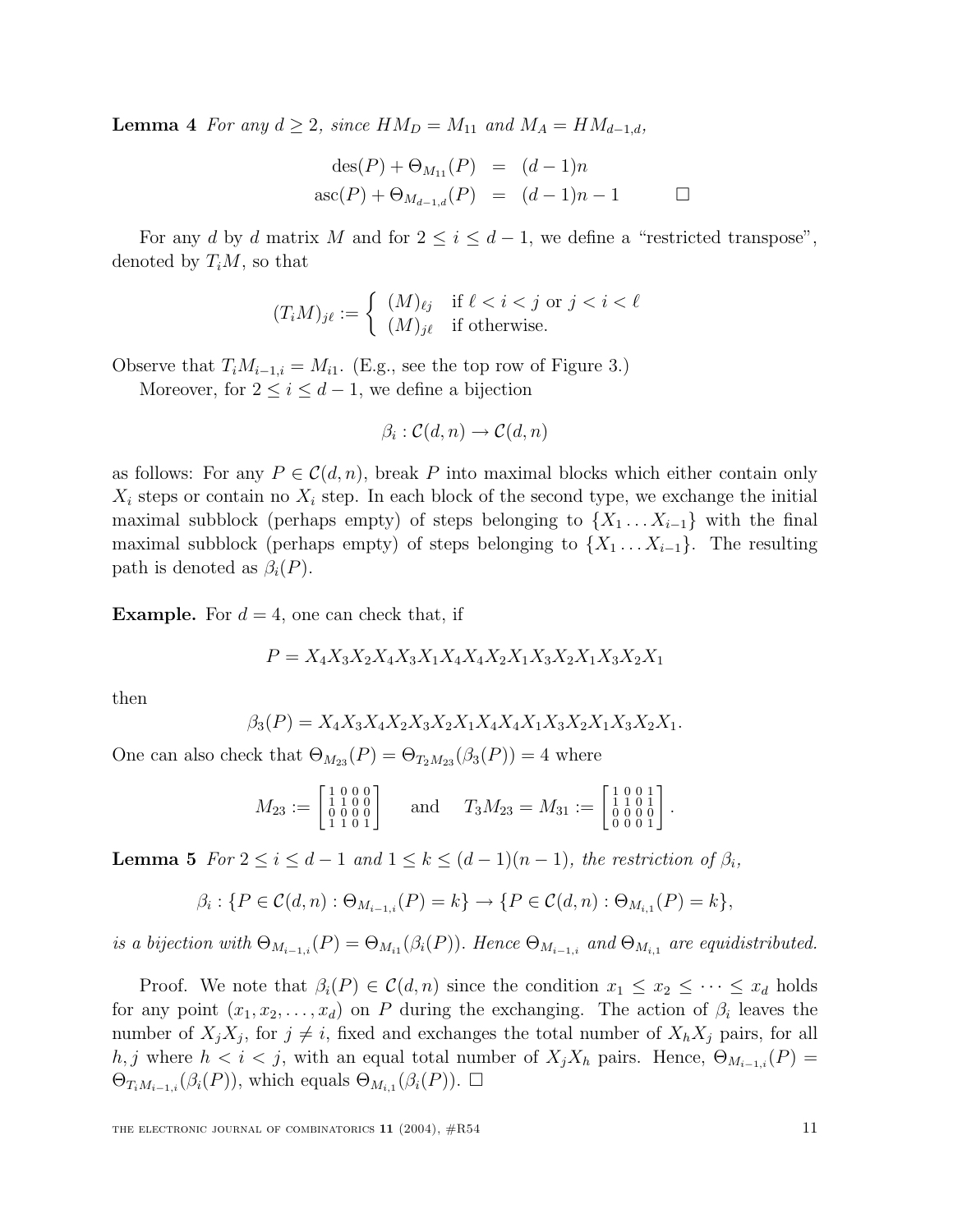Proof of Proposition 2: This uses Lemmas 3, 4, and 5. Specifically, the identities

$$
\begin{aligned}\n\deg(P) &= (d-1)n - \Theta_{M_{11}}(P) \\
\Theta_{M_{11}}(P) &= \Theta_{M_{12}}(P) \\
\Theta_{M_{12}}(P) &= \Theta_{M_{21}}(\beta_2(P)) \\
\Theta_{M_{21}}(\beta_2(P)) &= \Theta_{M_{23}}(\beta_2(P)) + 1 \\
\Theta_{M_{23}}(\beta_2(P)) &= \Theta_{M_{31}}(\beta_3(\beta_2(P))) \\
\Theta_{M_{31}}(\beta_3(\beta_2(P))) &= \Theta_{M_{34}}(\beta_3(\beta_2(P))) + 1 \\
&\vdots &\vdots \\
\Theta_{M_{d-2,d-1}}(\beta_{d-2}(\cdots(\beta_2(P)))) &= \Theta_{M_{d-1,1}}(\beta_{d-1}(\beta_{d-2}(\cdots(\beta_2(P)))) \\
\Theta_{M_{d-1,1}}(\beta_{d-1}(\beta_{d-2}(\cdots(\beta_2(P)))) &= \Theta_{M_{d-1,d}}(\beta_{d-1}(\beta_{d-2}(\cdots(\beta_2(P)))) + 1 \\
\Theta_{M_{d-1,d}}(\beta_{d-1}(\beta_{d-2}(\cdots(\beta_2(P)))) &= (d-1)n - 1 - \text{asc}(\beta_{d-1}(\beta_{d-2}(\cdots(\beta_2(P))))\n\end{aligned}
$$

yield the bijective result

$$
des(P) = asc(\beta_{d-1}(\beta_{d-2}(\cdots(\beta_2(P)))) + d - 1.
$$

 $\Box$ 

**Proposition 5** For any  $d \geq 2$ , suppose that  $\Theta_1$  is distributed by a reciprocal polynomial of degree  $(d-1)(n-1)$  on  $\mathcal{C}(d,n)$ . If  $\Theta_1(P) + \Theta_2(P) = (d-1)(n-1)$  for all  $P \in \mathcal{C}(d,n)$ , then they are equidistributed. Specifically, for each statistic  $\Theta$  of §3.1 there is some constant c such that  $|\{P \in C(d, n) : \Theta(P) = k + c\}| = N(d, n, k).$ 

Proof.

$$
\sum_{P \in \mathcal{C}(d,n)} t^{\Theta_2(P)} = \sum_{P \in \mathcal{C}(d,n)} t^{(d-1)(n-1) - \Theta_1(P)} = \sum_{P \in \mathcal{C}(d,n)} t^{\Theta_1(P)}.
$$

This identity with Lemma 1 implies that each statistic considered, shifted as necessary, has the *d*-Narayana distribution.  $\square$ 

**Remark on the collection of statistics encoded by 0-1 matrices:** For each dimension  $d$ , how many statistics are there that have a (shifted)  $d$ -Narayana distribution and can be encoded by a 0-1 matrix? For  $d = 2, 3, 4, 5$ , resp., computations for small values of n show that there are at most  $4, 24, 88, 470,$  resp., 0-1 matrices M such that the statistic  $\Theta_M$  is distributed by  $N(d, n, k-c)$  for some c. We say that two statistics,  $\Theta$  and  $Θ'$  are equivalent if either  $Θ + Θ'$  is constant on  $C(d, n)$  for  $n ≥ 1$  or  $Θ - Θ'$  is constant on  $\mathcal{C}(d,n)$  for  $n \geq 1$ . For any 0-1 matrix M having exactly one zero row and exactly one zero column, Lemma 1 shows that  $\Theta_M$  and  $\Theta_{HM}$  are equivalent; likewise,  $\Theta_M$  and  $\Theta_{VM}$  are equivalent. For  $d = 2, 3, 4, 5$ , resp., simple computations show that there are 1, 4, 11, 47, resp., equivalence classes, all of size 2d. Each class is generated by  $M$ ,  $HM$ ,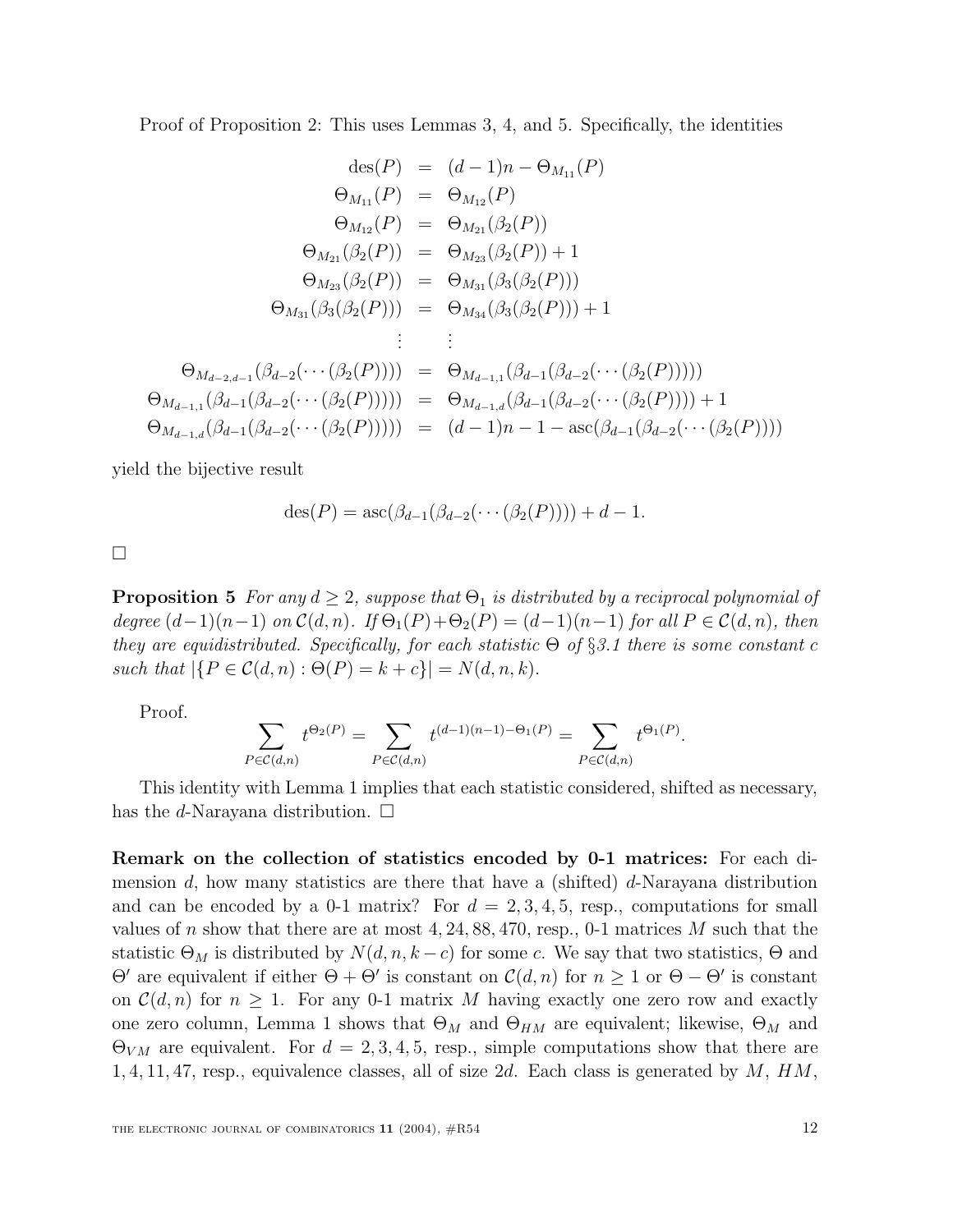$V(HM)$ ,  $H(V(HM))$ .... Using the restricted transposes  $T_i$  and the bijections  $\beta_i$ , we are able to show that, for any d, there are at least  $2^{d-2}$  equivalence classes of these matrixencoded statistics which indeed have the (shifted) Narayana distribution. For example for  $d = 4$ , the four classes have as representatives the statistics encoded by  $M_D$ ,  $M_{21}$ ,  $M_A$ , and  $T_2M_{32}$  defined in Figure 2. In general, we have yet to show systematically that the other matrix-encoded statistics have the Narayana distribution.

Let  $\tau$  be any permutation of [d] and define the statistic asc<sub> $\tau$ </sub> on  $\mathcal{C}(d, n)$  so

$$
\mathrm{asc}_{\tau}(P) := |\{i : p_i p_{i+1} = X_{\tau_j} X_{\tau_\ell}, j < \ell\}|.
$$

It is easily checked that asc<sub>τ</sub> corresponds to a 0-1 matrix M satisfying asc<sub>τ</sub> =  $\Theta_M$ . With  $\text{DES}(\tau)$  denoting the number of descents on  $\tau$ , we conjecture that Proposition 2 generalizes to

$$
|\{P \in C(d, n) : \mathrm{asc}_\tau(P) = k + \mathrm{DES}(\tau^{-1})\}| = N(d, n, k).
$$

### **3.2 High descents**

On any path  $P = p_1p_2...p_{dn} \in \mathcal{C}(d,n)$ , the *intermediate vertex* of the step pair  $p_i p_{i+1}$ has the coordinates of the final point of the step  $p_i$ . For  $d = 2$ , on any path a high peak is any YX step pair whose intermediate vertex has coordinates  $(x, y)$  satisfying  $y - x > 1$ . Deutsch [4] found that the number of high peaks has the Narayana distribution on  $\mathcal{C}(2, n)$ .

Now, for arbitrary  $d \geq 2$ , on any path  $P = p_1 p_2 \dots p_{dn} \in C(d, n)$ , call any step pair  $p_i p_{i+1}$  a high descent if  $p_i p_{i+1} = X_j X_\ell$  for  $j > \ell$  and its intermediate vertex  $(x_1, x_2, \ldots, x_d)$ satisfies  $x_i - x_\ell > 1$ . Let hdes(P) denote the number of high descents on the path P. By comparing the values of all statistics, which have been considered, on the paths of  $\mathcal{C}(3,3)$ , one can see that the statistic hdes is not equivalent to any of the others.

Counting with respect to high descents is much closer to counting with respect to ascents than with respect to descents. Specifically, we simply modify the labeling assigned to  $\mathbf{d} \times \mathbf{n}$  in Section 2 to

$$
\omega: \mathbf{d} \times \mathbf{n} \to [dn]: \omega(i,j) = i + d(j-1).
$$

Again, we also label each  $(i, j) \in \mathbf{d} \times \mathbf{n}$  by the step  $X_{d-i+1}$ . By checking how a descent can occur in any permutation belonging to  $\mathcal{L}(\mathbf{d} \times \mathbf{n}, \omega)$ , we see that there is a simple bijection mapping each  $\tau \in \mathcal{L}(\mathbf{d} \times \mathbf{n}, \omega)$  with  $\text{DES}(\tau) = k$  to a path  $P \in N(d, n, k)$  with hdes(P) = k. For example, with  $d = 3$  and  $n = 2$ , see Figure 4. As a consequence of Propositions 3, we have the following result.

**Proposition 6** For any  $d \geq 2$  and  $0 \leq k \leq (d-1)(n-1)$ ,

 $|\{P \in \mathcal{C}(d,n) : P \text{ has } k \text{ high descents}\}| = N(d,n,k).$ 

**Remark:** Brändén [2] has introduced other 2-dimensional Narayana statistics by specifying other labeling linear extension  $\omega : \mathbf{2} \times \mathbf{n} \to [2n]$ . One can do the same for  $\mathbf{d} \times \mathbf{n}$ ,  $d > 2$ .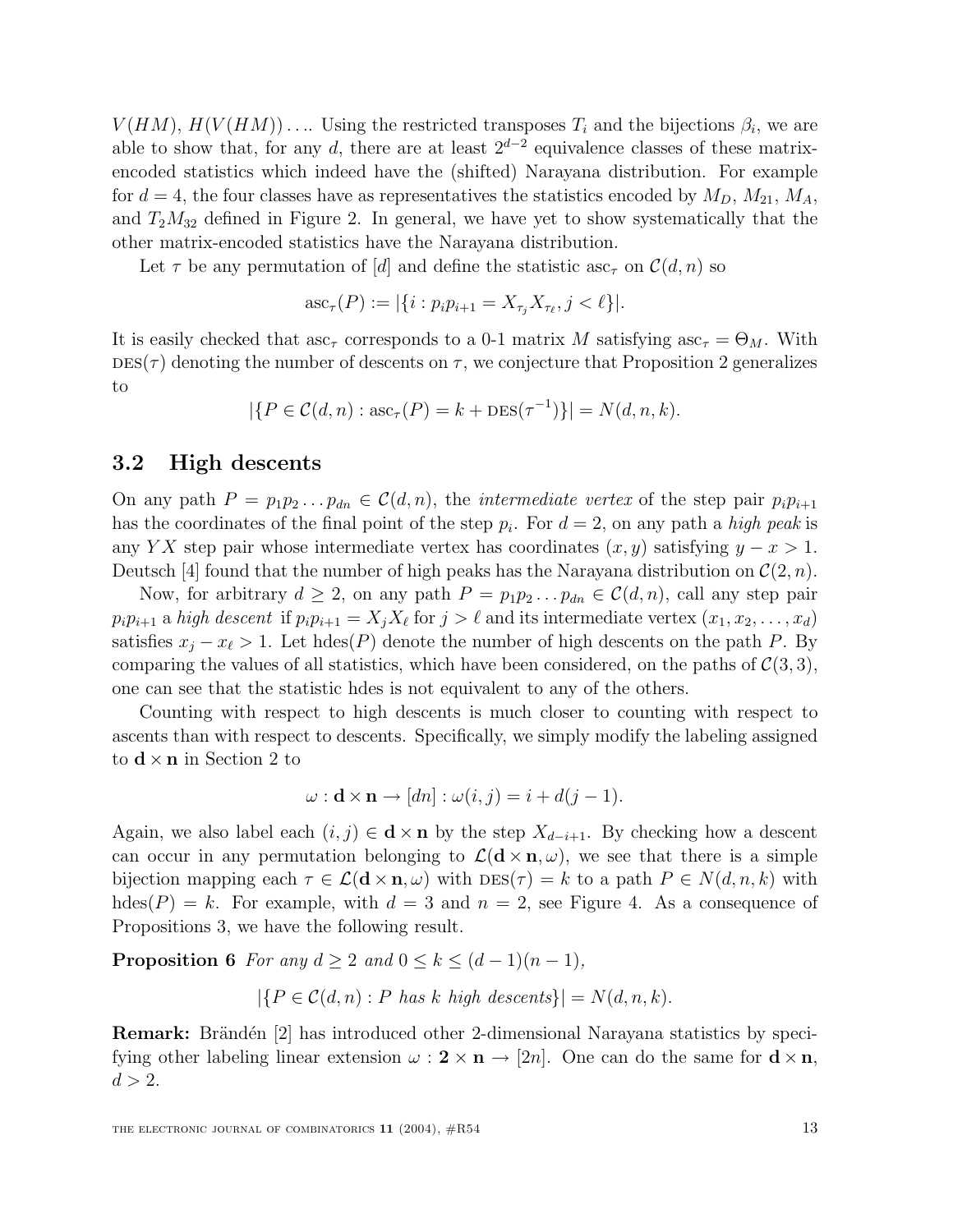

Figure 4: The poset  $\mathbf{d} \times \mathbf{n} = 3 \times 2$  and its labeled version.

### **4 Recurrences**

For  $d = 2$  and  $n \geq 3$ , we have the following recurrence for the Narayana polynomial, with bijective proofs appearing in [22, 24]:

$$
(n+1)N_{2,n}(t) = (2n-1)(1+t)N_{2,n-1}(t) - (n-2)(1-t)^2N_{2,n-2}(t).
$$
 (9)

For  $t = 2$ , (9) becomes a recurrence for Schröder numbers which was considered bijectively by Foata and Zeilberger [6]. For  $d > 2$ , we are now interested in finding the recurrences for the d-Narayana polynomial and for the d-Narayana distribution. Perhaps they are amenable to bijective interpretation.

To find and prove a recurrence for the 3-Narayana polynomial, we will apply the algorithm MultiSum of Wegschaider [26] which advances Wilf and Zeilberger's [27] method, a generalization of Sister Celine's method, for handling multiple summations. We will follow the procedures documented in [26]. Here we are not giving computer programs; we are simply giving instructions for the use of Wegschaider's algorithm. We have not recorded the Mathematica outputs in the following as they are easily reproducible and some are quite long. Currently the *Mathematica* algorithm MULTISUM is being enhanced by, and is available from, Axel Riese [15].

**Proposition 7** For  $n \geq 4$ , the 3-Narayana polynomial satisfies

$$
(3n-4)(n+2)(n+1)2N3,n(t) =(3n-2)(n+1)(4(1+t+t2)-5(1+7t+t2)n+3(1+7t+t2)n2)N3,n-1(t)-(n-2)(-12+29n-30n2+9n3)(1-t)4N3,n-2(t)+(3n-1)(n-2)(n-3)(n-4)(1-t)6N3,n-3(t).
$$

Proof. Once MULTISUM is installed in a *Mathematica* session, we find and prove this recurrence by executing the following commands, which returns a certificate recurrence, which when summed and then simplified, yields the above recurrence.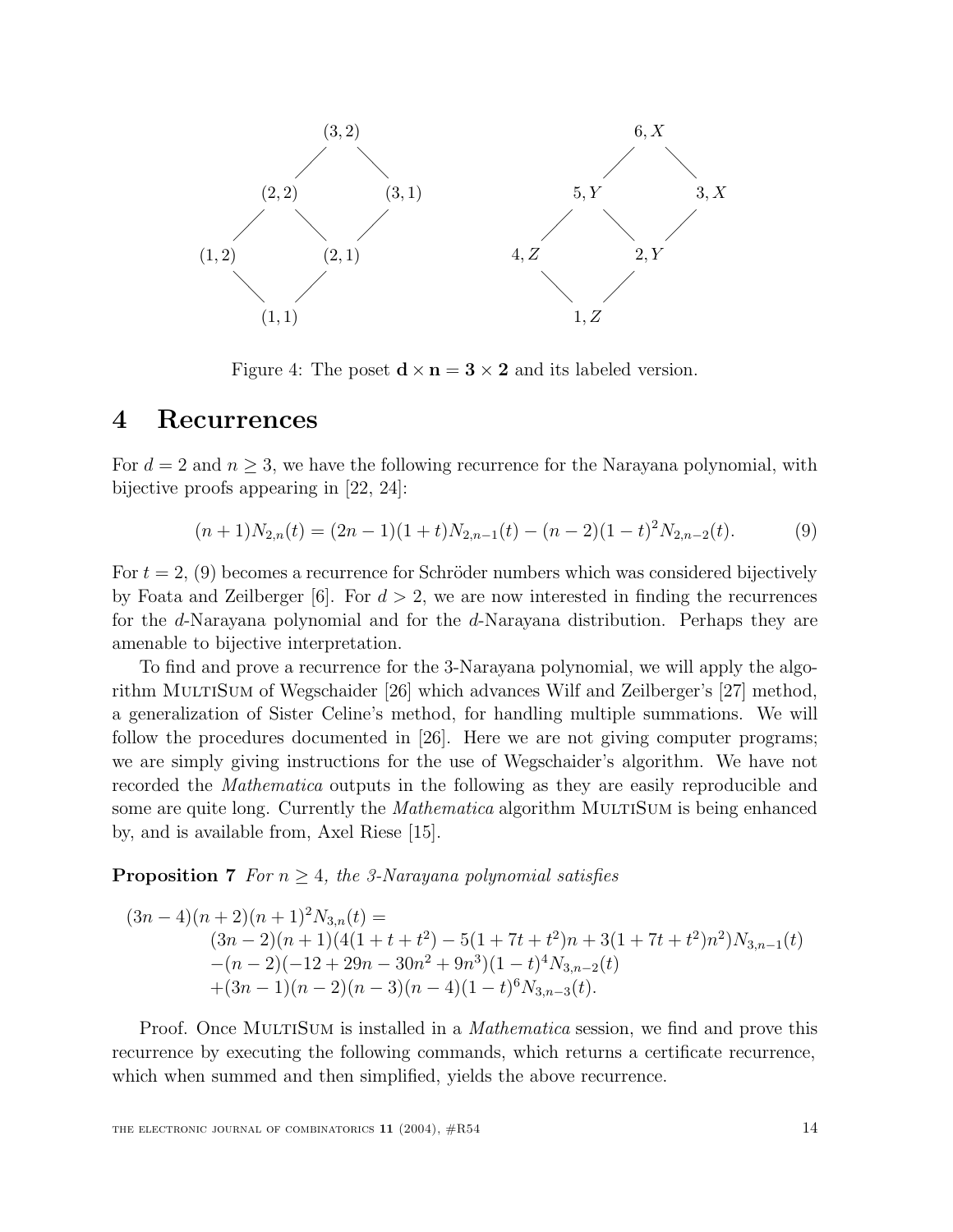$In [1]: = \langle \langle \text{MultiSum.m} \rangle$  $In [2]: = summand = 2 (-1)^{k-i} (k-i) Binomial [3 n+1, k-i] Binomial [n+i, n]$ Binomial $[n+j+1, n]$  Binomial $[n+j+2, n]/(n+1)/(n+2)/(n+1)$  $In [3]:$  certificate1 = FindRecurrence[ summand t^k, n,  ${j, k}$ ] In[4]:= SumCertificate[certificate1]

(These commands returned the certificate recurrence, certificate1, of several pages in length in approximately 10 minutes on a 667MHz Pentium III cpu. For the Narayana polynomials for  $d = 2$  and for  $d = 4$ , similar commands returned certificate recurrences in approximately 4 seconds and 24 hours, respectively.)  $\Box$ 

**Corollary 2** For  $n \geq 1$ ,  $N_{3,n}(t)$  is a reciprocal polynomial.

Proof. This follows from the proposition by induction. This is also a special case of Corollary 1.  $\square$ 

**Proposition 8** A formula for the 3-dimensional Catalan numbers is

$$
N_{3,n}(1) = \frac{2(3n)!}{n!(n+1)!(n+2)!}
$$

Proof. First we find a recurrence for the 3-Narayana polynomial evaluated at  $t = 1$ .

 $In [5]: = certificate2 = FindRecurrence[summ, n, {j, k}]$ It is then not difficult to guess a simplified formula for  $N_{3,n}(1)$  based on the following output:

 $In [6]: = rec = SumCertifice(certificance2) [[1]]$ 

Out  $[6] := -3 (-2 + 3 n) (-1 + 3 n)$  SUM $[-1 + n] + (1 + n) (2 + n)$  SUM $[n] == 0$ We use

 $In [7]: = guess = 2 (3 n)!/n!/(n+1)!/(n+2)!$ 

In[8]:= CheckRecurrence[rec, guess]

in order to check that our guess satisfies the recurrence. We complete the proof by checking that the initial value for the guess is correct. (These commands returned a certificate recurrence in approximately 6 minutes; for the case  $d = 4$ , similar commands returned a certificate recurrence in approximately 95 minutes.)  $\Box$ 

We now consider finding directly a recurrence for the numbers  $N(d, n, k)$ . We first seek the recurrence in the case of  $d = 3$ . Using MULTISUM, we execute the following, obtaining a certificate (in just a few seconds) whose summation simplifies to recurrence  $(10)$  for  $d = 3$ :

```
In [9]: certificate3 = FindRecurrence[ summand, \{n, k\}, j]
```
In[10]:= SumCertificate[certificate3]

Then, after using MULTISUM similarly to find the recurrence for  $d = 4$  and  $d = 5$ , we conjecture the formulation given in  $(10)$  for any d.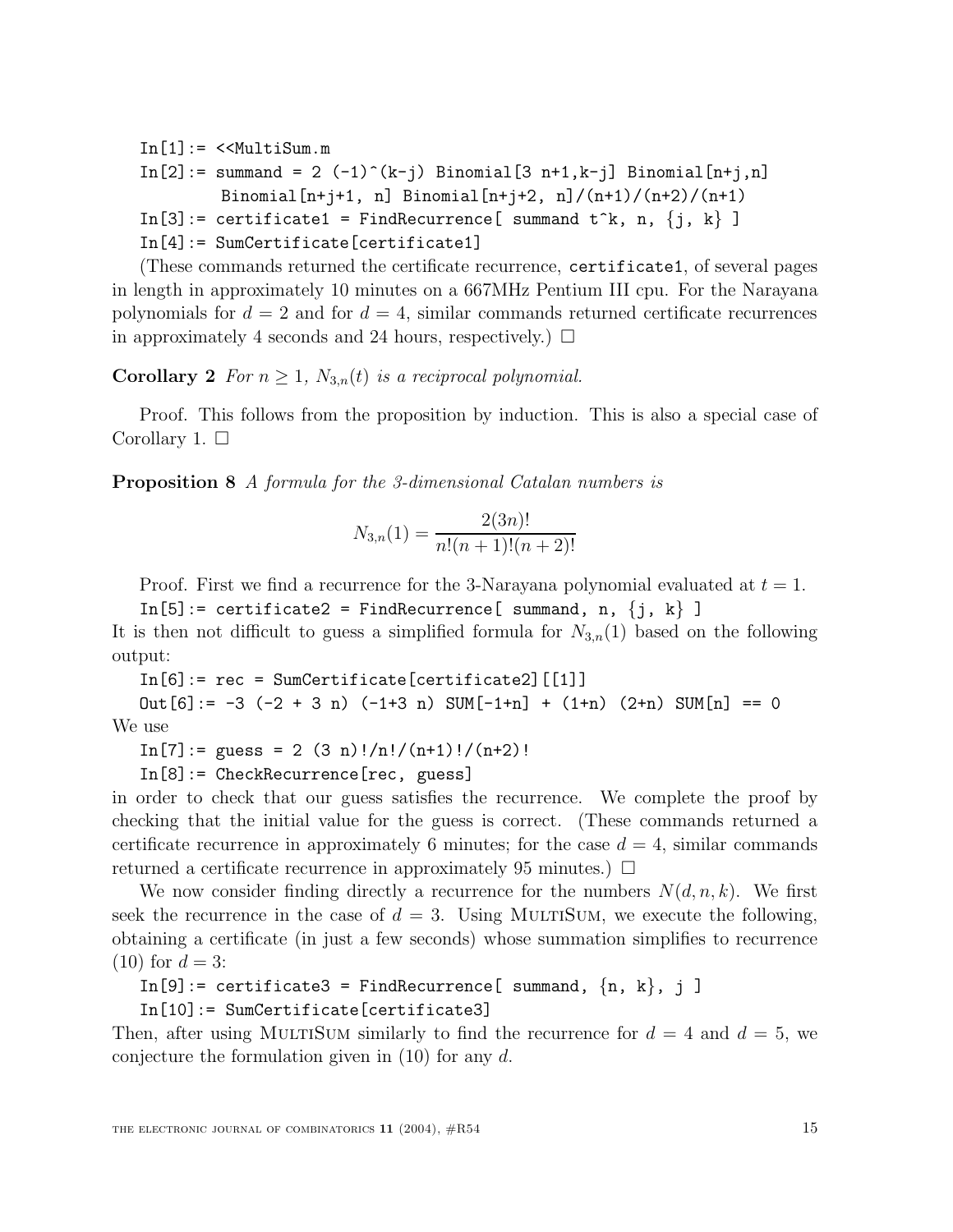**Proposition 9** For  $d \geq 2$  and  $0 \leq k \leq (d-1)(n-1)$ , the numbers  $N(d, n, k)$  satisfy

$$
\binom{n+d-1}{d}N(d,n,k) = \sum_{h=0}^{d} \binom{(d-1)(n-1)-k+h}{h} \binom{n+k+d-h-1}{d-h} N(d,n-1,k-h) \tag{10}
$$

Proof. To prove that this recurrence is indeed true for any  $d$ , we first substitute the right side of (3) appropriately for  $N(d, n, k)$  and  $N(d, n - 1, k - h)$  in (10). Then we observe that the following is sufficient for  $(10)$  (i.e., only the terms indexed by j, and not the full sum with respective to j, needs to be used for the proof): for  $0 \leq j \leq k$ ,

$$
\binom{n+d-1}{d}(-1)^{k-j}\binom{dn+1}{k-j}\prod_{i=0}^{d-1}\binom{n+i+j}{n}\binom{n+i}{n}^{-1} =
$$
\n
$$
\sum_{h=0}^{d}\binom{(d-1)(n-1)-k+h}{h}\binom{n+k+d-h-1}{d-h}(-1)^{k-h-j}\binom{dn-d+1}{k-j-h} \times \prod_{i=0}^{d-1}\binom{n-1+i+j}{n-1}\binom{n-1+i}{n-1}^{-1}.
$$

It is routine to show that this is equivalent to

$$
\binom{dn+1}{k-j}\binom{n+j+d-1}{d} =
$$
  

$$
\sum_{h=0}^{d} (-1)^h \binom{dn-n-d+1-k+h}{h} \binom{n+k+d-h-1}{d-h} \binom{dn-d+1}{k-j-h}
$$

which is a special form of the well-known Pfaff-Saalschütz identity (which can be quickly proven using MULTISUM).  $\square$ 

## **5** d-Schröder numbers and a "2<sup>n−1</sup> result"

During the past decade the *Schröder numbers* have received considerable attention, for instance in [1, 6, 14, 16, 21, 19]. For arbitrary  $d > 2$ , we generalize the definitions of the small and large Schröder numbers (as seen in [24]): Let the small and large d-Schröder numbers, respectively, be the sequences  $(N_{d,n}(2))_{n\geq 1}$  and  $(2^{d-1}N_{d,n}(2))_{n\geq 1}$ , respectively. In each sequence we will set the term for  $n = 0$  to be 1. For  $d = 3$  we have

 $(N_{3,n}(2))_{n\geq 0} = 1, 1, 11, 197, 4593, 126289, 3888343, 130016393, 4629617873, \ldots$ 

 $(4N_{3,n}(2))_{n\geq 1} = 4, 44, 788, 18372, 505156, 15553372, 520065572, 18518471492, \ldots$ 

Consider d-dimensional lattice paths using nonzero steps of the form  $(\xi_1, \xi_2, \ldots, \xi_d)$ where  $\xi_i \in \{0,1\}$  for  $1 \leq i \leq d$ . Let  $\mathcal{D}(n)$  denote the set of paths running from  $(0,0,\ldots,0)$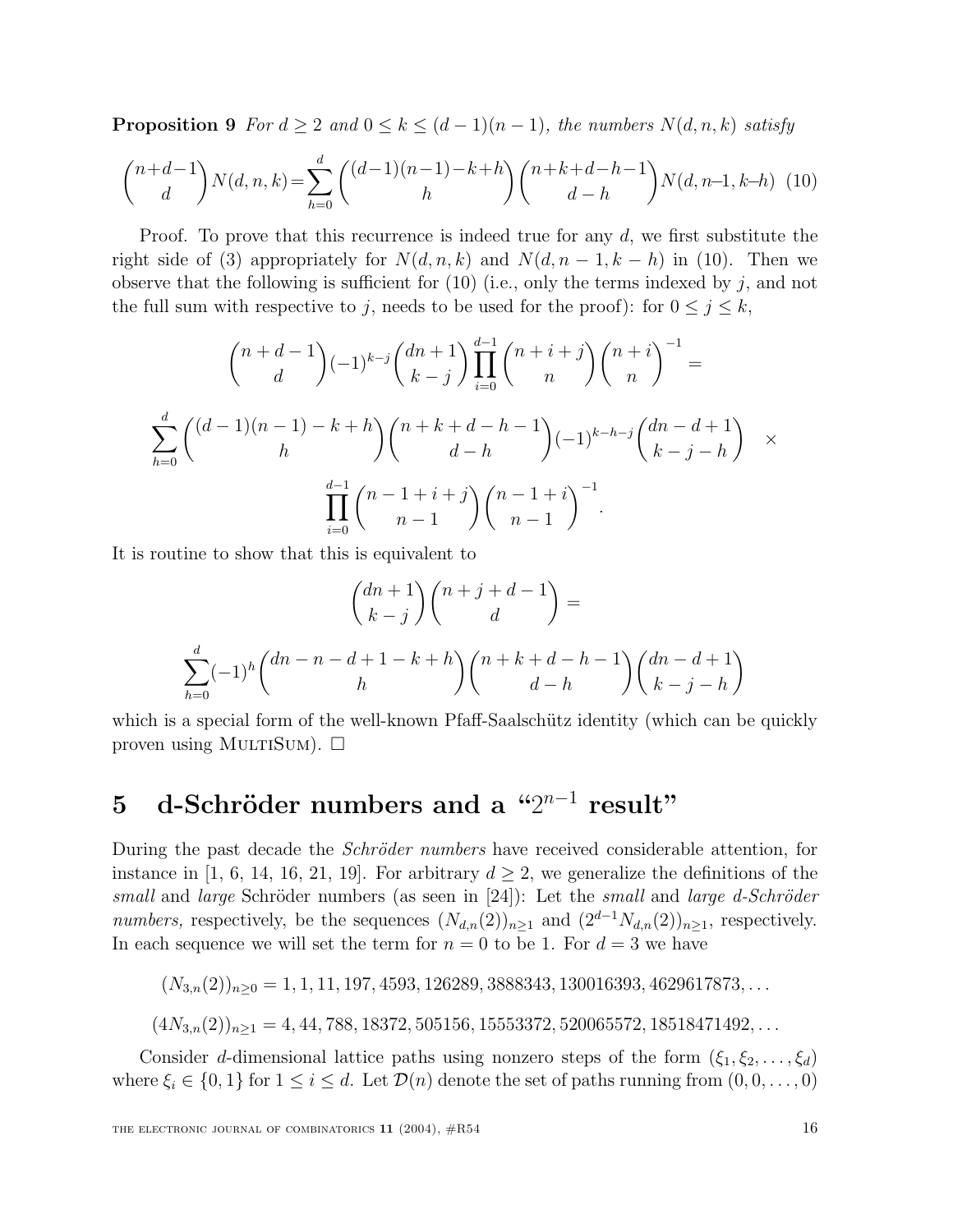to  $(n, n, \ldots, n)$ , using these steps, and lying in the region  $\{(x_1, x_2, \ldots, x_d): 0 \le x_1 \le x_2 \le x_2 \}$  $\ldots \leq x_d$ . For  $d = 2$ , such paths are known as (large) Schröder paths, and it is well known that  $|\mathcal{D}(n)| = 2N_{2,n}(2)$  for  $n \geq 1$ .

**Proposition 10** For any  $d \ge 2$  and  $n \ge 1$ ,  $|\mathcal{D}(n)| = 2^{d-1}N_{d,n}(2)$ .

Proof. This proof for  $d = 3$  can easily be generalized. Let  $\mathcal{C}'(n)$  denote the set of replicated paths formed from the paths of  $C(3, n)$  by independently coloring with B or R the intermediate vertices of  $YX$ ,  $ZX$ , and  $ZY$ , i.e., intermediate vertices of descents. Color all other vertices with R. Define

$$
\mu: \mathcal{D}(n) \longrightarrow \mathcal{C}'(n)
$$

to be the bijection that first sequentially applies the following replacement rules to the diagonal steps of each path:

$$
(1,1,0) \longrightarrow YBX \n(1,0,1) \longrightarrow ZBX \n(0,1,1) \longrightarrow ZBY \n(1,1,1) \longrightarrow ZBYBX,
$$

and then leaves the steps  $(1, 0, 0), (0, 1, 0),$  and  $(0, 0, 1)$  unaltered, and finally assigns the color R to all non-B vertices on the resulting path. Since  $|\mathcal{D}(n)| = |\mathcal{C}'(n)| =$  $\sum_{P \in \mathcal{C}(3,n)} 2^{\text{des}(P)} = 2^2 N_{3,n}(2)$  the result follows.  $\Box$ 

Next we relate the d-Schröder numbers to constrained paths using steps of arbitrary length. Consider those d-dimensional lattice paths that use the nonzero steps of the form  $(\xi_1, \xi_2, \ldots, \xi_d)$  where  $\xi_i$  is a nonnegative integer. Let  $\mathcal{S}(n)$  denote the set of paths running from  $(0, 0, \ldots, 0)$  to  $(n, n, \ldots, n)$ , using these steps, and lying in the region  $\{(x_1, x_2,...,x_d): 0 \le x_1 \le x_2 \le ... \le x_d\}.$ 

**Lemma 6** For  $d = 3$  and the notation for  $\Theta_M$  of the previous section, let  $M^* = \begin{bmatrix} 1 & 0 & 0 \\ 1 & 1 & 0 \\ 1 & 1 & 1 \end{bmatrix}$ .

$$
|\mathcal{S}(n)| = \sum_{P \in \mathcal{C}(3,n)} 2^{\Theta_{M^\star}(P)}.
$$

This result generalizes to any  $d \geq 2$  where matrix  $M^*$  is the d by d matrix defined so that  $(M^{\star})_{j\ell} = 1$  if  $j \geq \ell$ , and  $= 0$  if otherwise.

Proof. This proof for  $d = 3$  can easily be generalized. Let  $\mathcal{C}''(n)$  denote the set of replicated paths formed from the paths of  $C(3, n)$  by independently coloring with B or R the intermediate vertices of  $XX$ ,  $YX$ ,  $YY$ ,  $ZX$ ,  $ZY$ , and  $ZZ$ . Color all other vertices with R. We define

$$
\nu : \mathcal{S}(n) \longrightarrow \mathcal{C}''(n)
$$

THE ELECTRONIC JOURNAL OF COMBINATORICS  $11$  (2004),  $\#R54$  17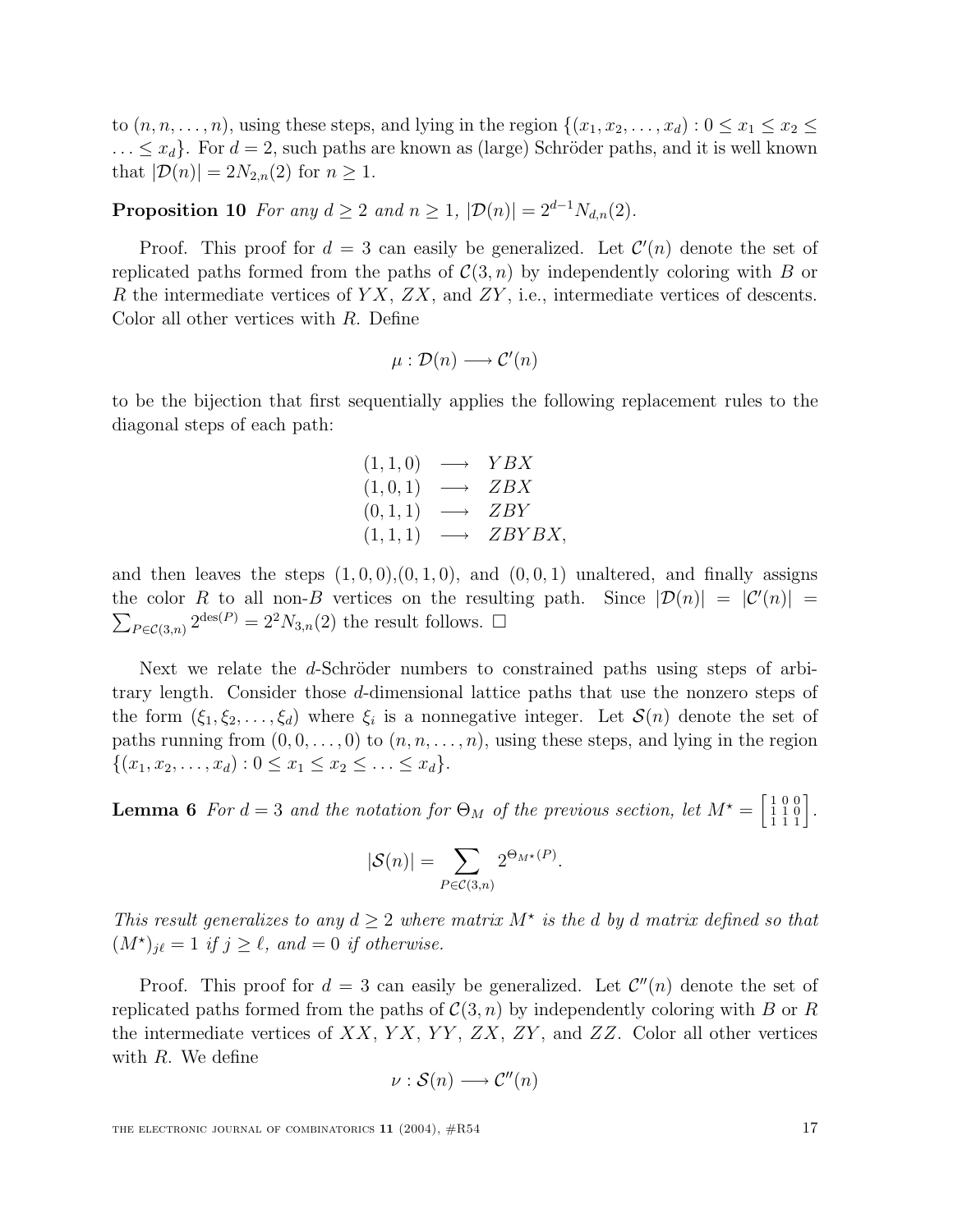to be the bijection that first sequentially applies the following replacement rules to the steps of each path: for  $x > 0$ ,  $y > 0$ , and  $z > 0$ ,

$$
(x,0,0) \longrightarrow X(BX)^{x-1}
$$
  
\n
$$
(0,y,0) \longrightarrow Y(BY)^{y-1}
$$
  
\n
$$
(0,0,z) \longrightarrow Z(BZ)^{z-1}
$$
  
\n
$$
(x,y,0) \longrightarrow Y(BY)^{y-1}(BX)^x
$$
  
\n
$$
(x,0,z) \longrightarrow Z(BZ)^{z-1}(BX)^x
$$
  
\n
$$
(0,y,z) \longrightarrow Z(BZ)^{z-1}(BY)^y
$$
  
\n
$$
(x,y,z) \longrightarrow Z(BZ)^{z-1}(BY)^y(BX)^x,
$$

and then assigns color  $R$  to all non- $B$  vertices on the resulting path. Here the exponents indicate multiple factors in a concatenation; the color B marks intermediate vertices. Since  $|\mathcal{S}(n)| = |\mathcal{C}''(n)| = \sum_{P \in \mathcal{C}(3,n)} 2^{\Theta_{M^*}(P)}$  the result follows.  $\Box$ 

**Proposition 11** For any  $d \ge 2$  and  $n \ge 1$ ,  $|\mathcal{S}(n)| = 2^{d+n-2}N_{d,n}(2)$ .

Proof. This proof for  $d = 3$  can easily be generalized. Since  $M^* + M_A = \begin{bmatrix} 1 & 1 & 1 \\ 1 & 1 & 1 \\ 1 & 1 & 1 \end{bmatrix}$ ,  $\Theta_{M^*}(P) + \mathrm{asc}(P) = 3n - 1$ . This fact and Corollary 1 show

$$
\sum_{P \in \mathcal{C}(3,n)} 2^{\Theta_{M^\star}(P)} = 2^{n+1} \sum_{P \in \mathcal{C}(3,n)} 2^{2n-2-\mathrm{asc}(P)} = 2^{n+1} \sum_{P \in \mathcal{C}(3,n)} 2^{\mathrm{asc}(P)}.
$$

Using the Lemma 6 completes the proof.  $\square$ 

**Corollary 3** For any  $d \ge 2$  and  $n \ge 1$ ,  $|\mathcal{S}(n)| = 2^{n-1}|\mathcal{D}(n)|$ .

Proof. This  $2^{n-1}$  result is a consequence of Propositions 10 and 11. □

### **Remarks:**

5.1: We observe that  $\mathcal{D}(n)$  is counted using the statistic des while  $\mathcal{S}(n)$  is counted using the statistic asc together with the reciprocity of the d-Narayana polynomial.

5.2: The "classic  $2^{n-1}$  result" is for  $d = 1$ : one can easily show  $|\mathcal{S}(n)| = 2^{n-1}|\mathcal{D}(n)| =$  $2^{n-1}$  (See [11, art. 123].) Our interest in such results, which relate paths using "super steps" (perhaps diagonal) to those using "short steps" (perhaps diagonal), originated from Stanley's exercise [21, ex. 6.16]. For  $d = 2$  and  $n \ge 1$ , paper [23] gives a bijection showing that  $|S(n)| = 2^{n-1}|\mathcal{D}(n)| = 2^n N_{2,n}(2)$ . Duchi and Sulanke [5] give a bijective proof indicating that for any d,  $|\mathcal{S}(n)| = 2^{n-1}|\mathcal{D}(n)|$  is true when the constraint  $0 \le x_1 \le$  $x_2 \leq \ldots \leq x_d$  is absent. Remarkably, the formula of the "2<sup>n-1</sup> result" is independent of d.

5.3: Our encoding of the paths of  $\mathcal{D}(n)$  in the proof of Proposition 10 and paths of  $\mathcal{S}(n)$ in the proof of Lemma 6 in terms of paths of  $\mathcal{C}(3,n)$  with colored vertices is consistent with the encoding of such steps by MacMahon [11, sect. IV].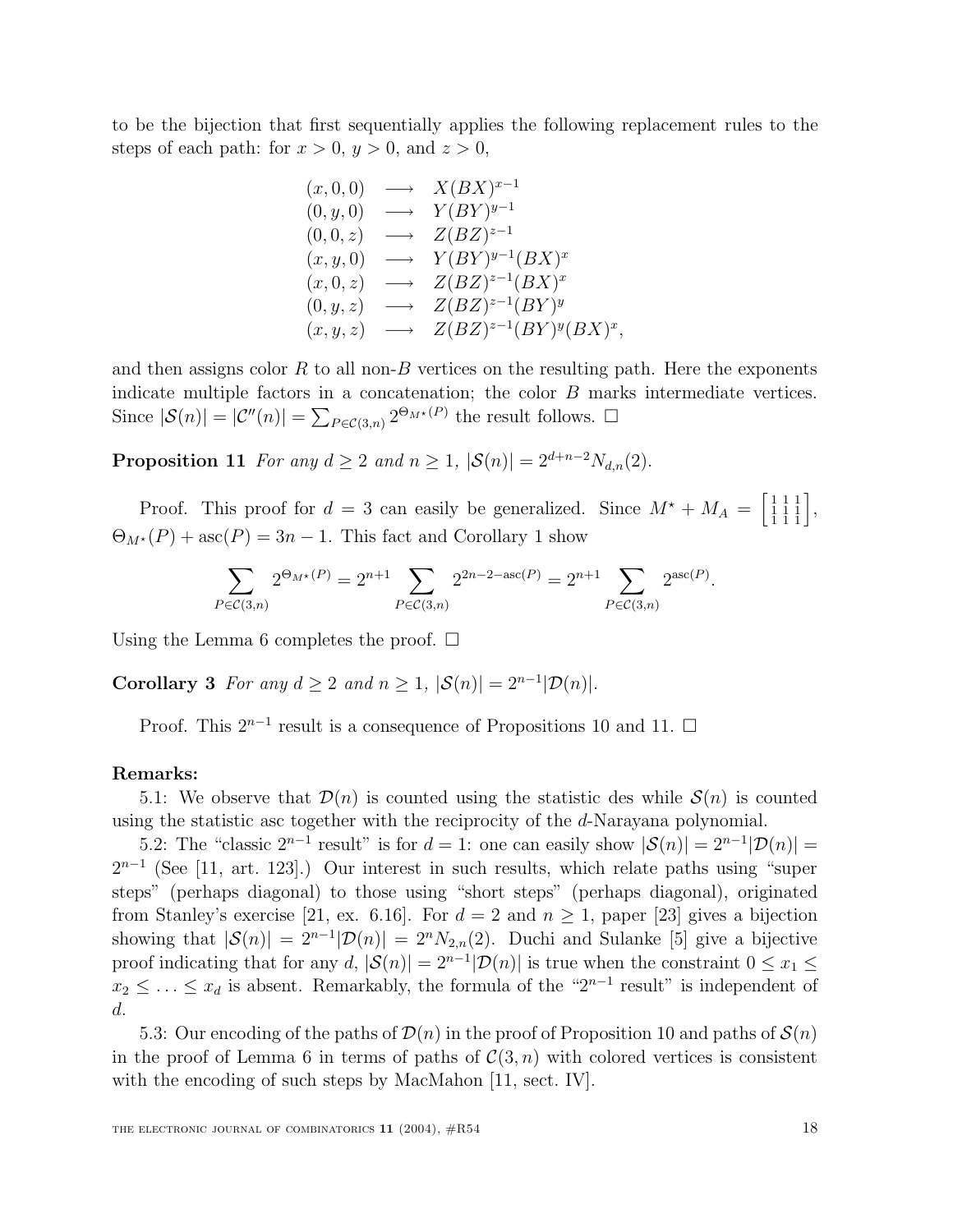**Acknowledgments:** The author is grateful to Axel Riese for his support in using the algorithm MULTISUM. He thanks Herbert Wilf for his productive suggestions pertaining to Section 4. He is appreciative of the local computer support given by Martin Lukes and Angus McDonald. He thanks the referee for several positive suggestions including a comment which led to the conjecture at the end of the remarks of §3.1.

## **References**

- [1] J. Bonin, L. Shapiro, and R. Simion, Some q-analogues of the Schrder numbers arising from combinatorial statistics on lattice paths. J. Statist. Plann. Inference 34 (1993), no. 1, 35–55.
- [2] P. Brändén, q-Narayana numbers and the flag h-vector of  $J(2 \times n)$ , Discrete Math. 281 (2004), no. 1-3, 67-81.
- [3] D.M. Bressoud Proofs and Confirmations, Cambridge Univ. Press, 1999.
- [4] E. Deutsch, An involution on Dyck paths and its consequences. Discrete Math. 204 (1999), no. 1-3, 163-166.
- [5] E. Duchi and R.A. Sulanke, The  $2^{n-1}$  factor for multi-dimensional lattice paths with diagonal steps, Sem. Lothar. Combin, B51d (2003), 16 pp.
- [6] D. Foata and D. Zeilberger, A classic proof of a recurrence for a very classical sequence. J. Combin. Theory Ser. A 80 (1997), no. 2, 380–384.
- [7] I.M. Gessel and X.G. Viennot, Binomial determinants, paths, and hook length formulae, Adv. Math., 58 (1985) 300–321.
- [8] G. Kreweras, Sur une extension du problème dit "de Simon Newcomb", C. R. Acad. Sci. Paris, Ser. A-B 263 1966 A43-A45.
- [9] G. Kreweras and H. Niederhausen, Solution of an enumerative problem connected with lattice paths. European J. Combin. 2  $(1981)$ , no. 1, 55–60.
- [10] P.A. MacMahon, Memoir on the theory of the partitions on numbers Part V, Phil. Trans., (1912), 75-110. This appears in [12].
- [11] P.A. MacMahon, Combinatory analysis, 1915-16, Two volumes (bound as one), Chelsea Pub. Co., 1960.
- [12] P.A. MacMahon, Collected papers. Vol. I. Combinatorics, Edited by G.E. Andrews, MIT Press, 1978.